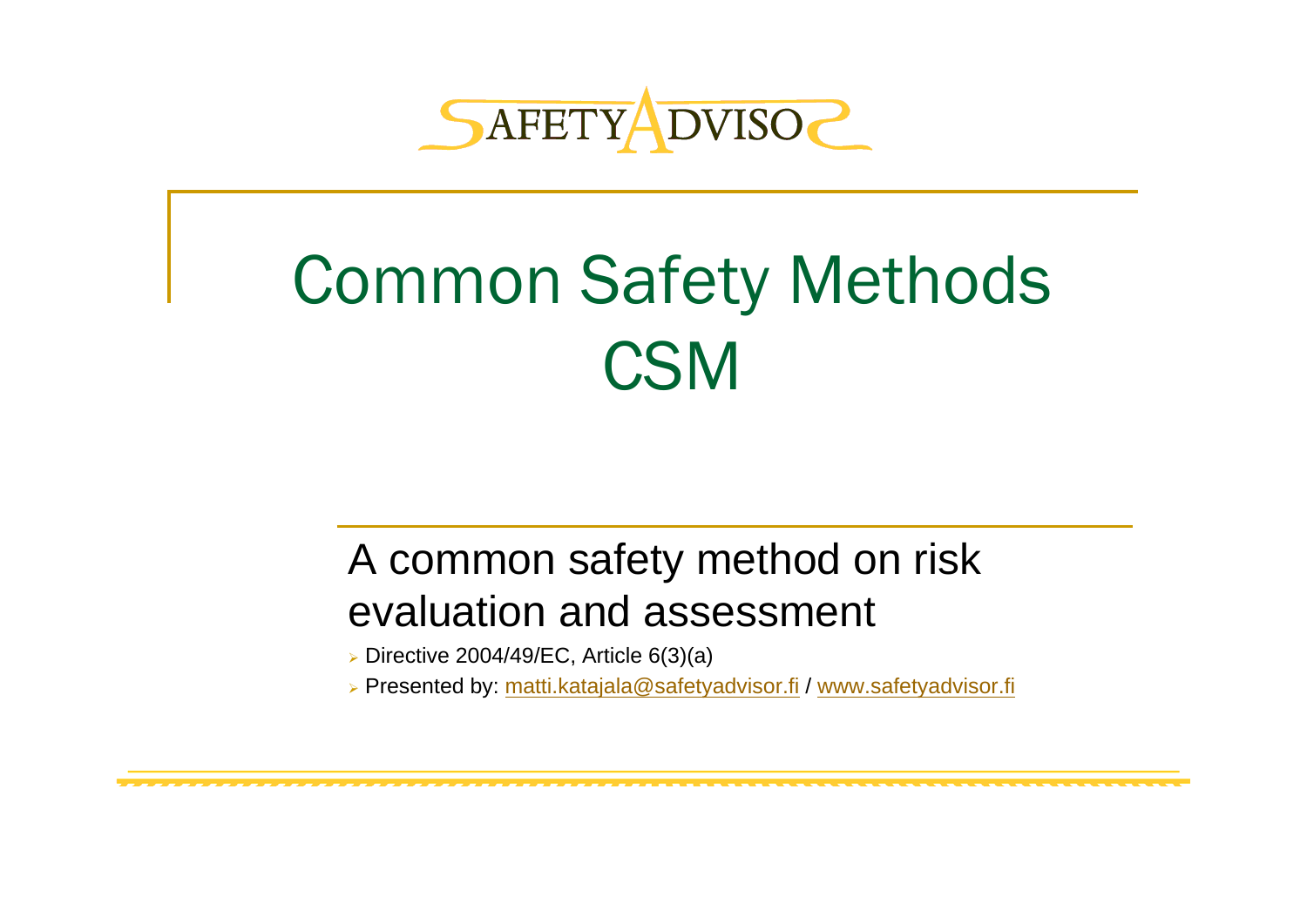## **Motivation**

"Directive 2004/49/EC, Article 6"

- $\Box$  The safety management system shall include procedures and methods for
	- F carrying out risk evaluation and
	- b. implementing risk control measures
	- $\Box$  whenever a change of the operating conditions or new material imposes
		- L, new risk on the infrastructure or on operations
- П Common approach for demonstrating
	- $\Box$ compliance with the safety levels and
	- $\Box$ requirements of the railway system
- $\mathcal{C}^{\mathcal{A}}$  Recognition of risk acceptance principles
	- $\Box$ Codes of practice
	- $\Box$ Comparison with similar parts of the railway system
	- $\Box$ Using of explicit risk evaluation

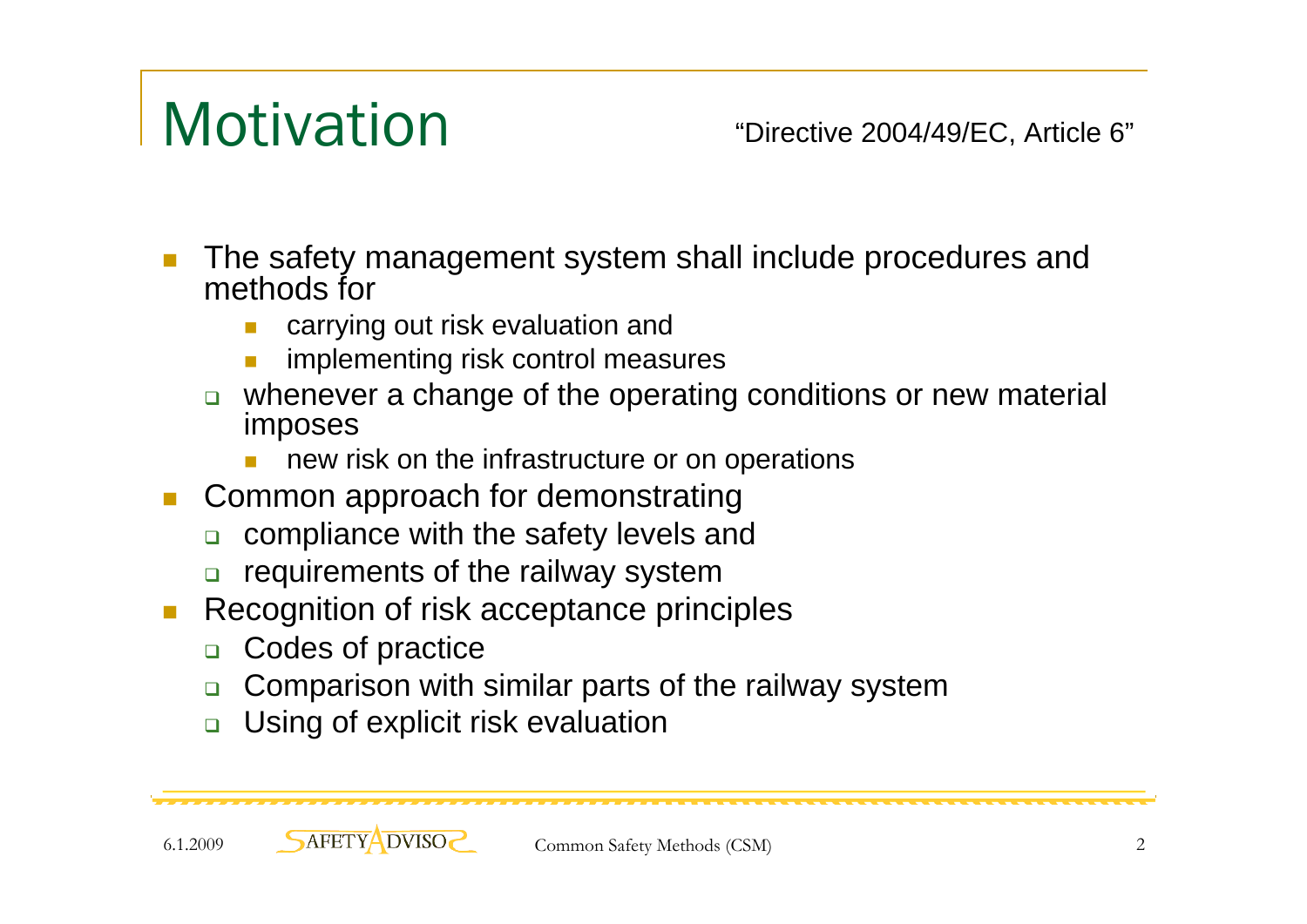## Purpose

- The purpose of the CSM is to maintain and improve the level of safety.
- **The CSM should facilitate the access to the market** for rail transport services through harmonisation of:
	- $\Box$  the risk management processes used to assess the safety levels and the compliance with safety requirements;
	- □ the exchange of safety-relevant information between different actors in order to manage safety across the different interfaces
	- $\Box$  the evidence resulting from the application of a risk management process

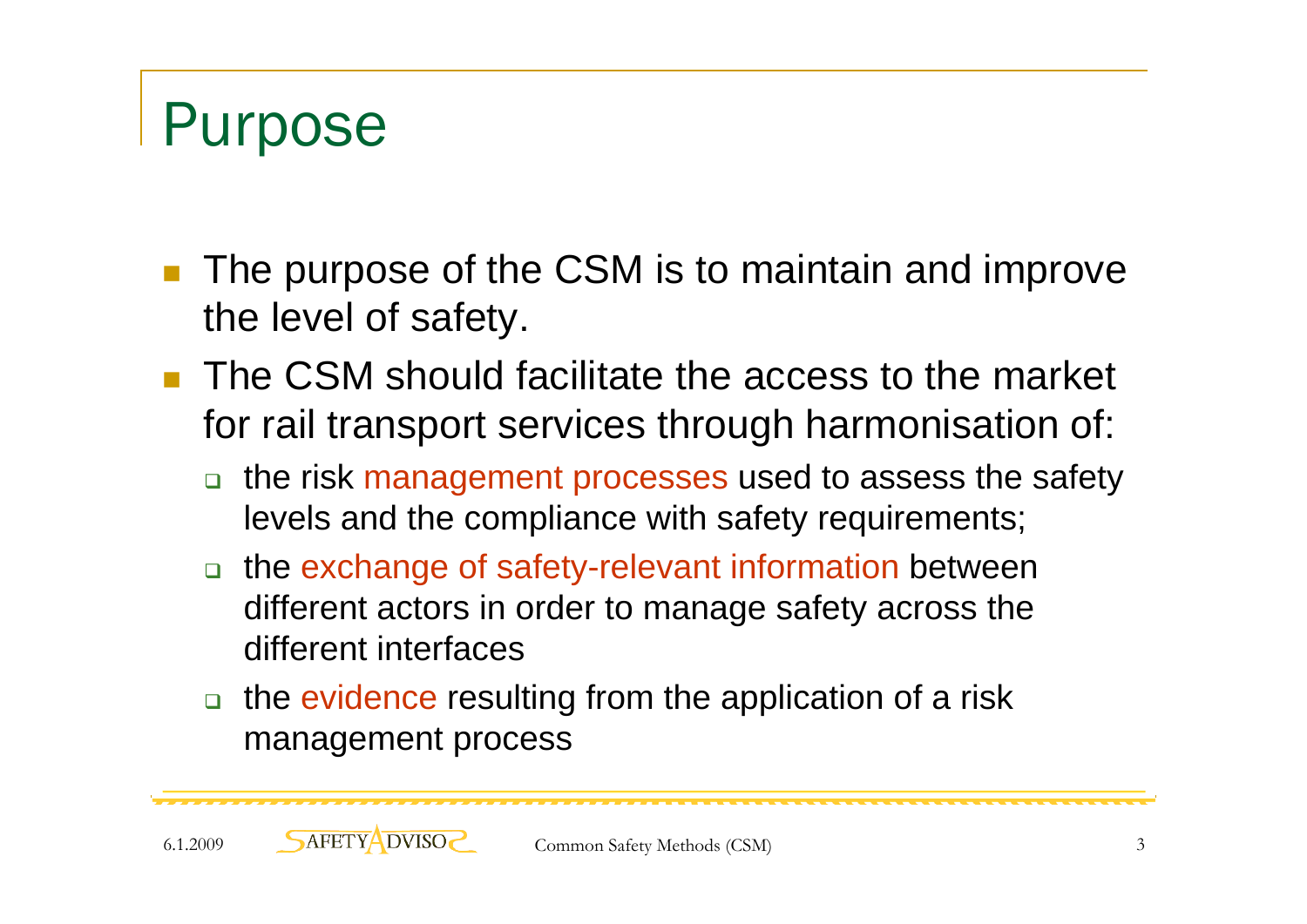### Scope

- The CSM shall apply to any change of the railway system
	- Technical
	- □ Operational
	- □ Organisational (operating conditions)
- **The systems concerned** 
	- □ Risk assessment required by the relevant TSIs
	- □ To ensure safe integration of the structural subsystems to which the TSIs apply

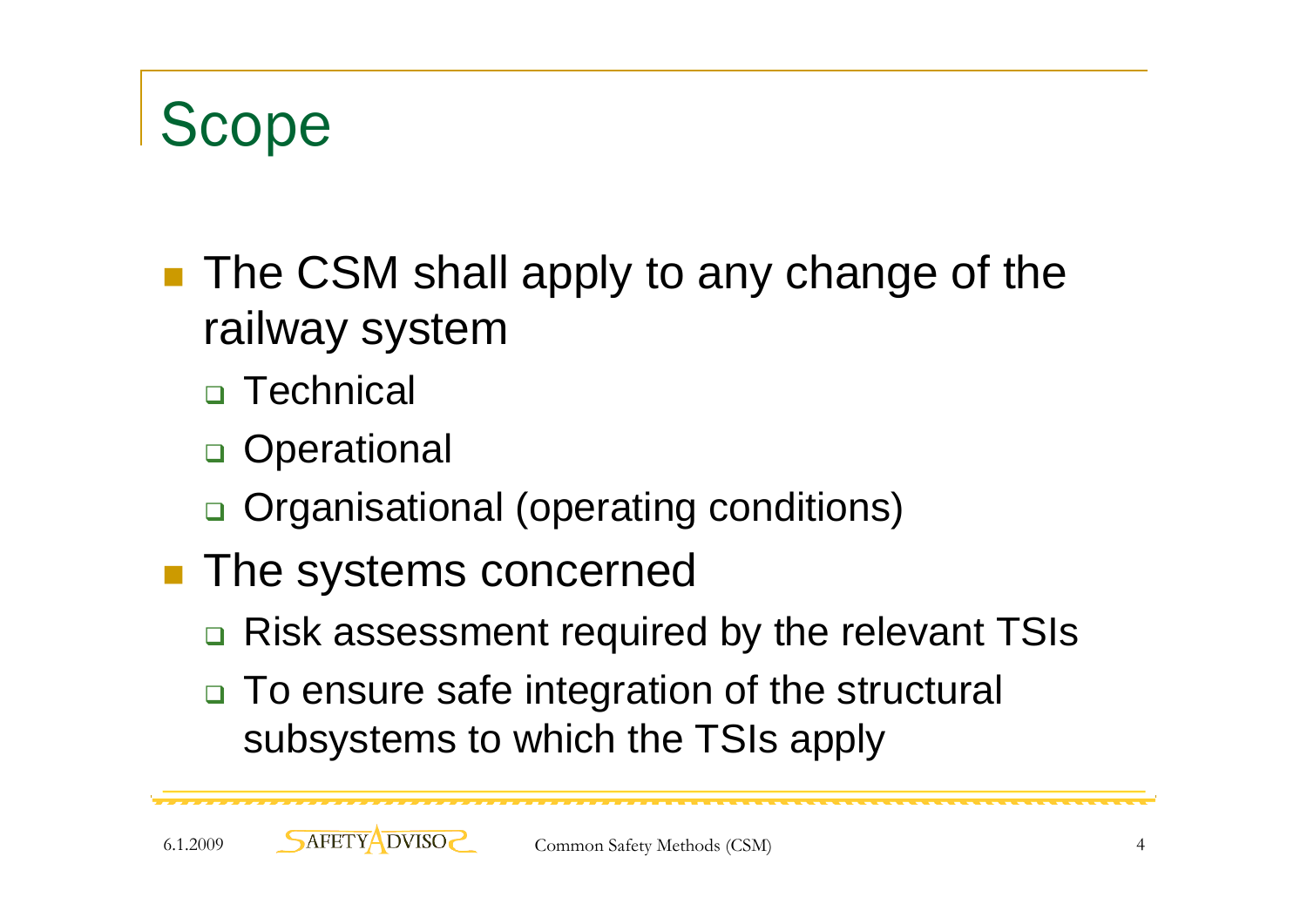- $\blacksquare$  'risk' means the rate of occurrence of accidents and incidents resulting in harm (caused by a hazard) and the degree of severity of that harm
- 'risk analysis' means systematic use of all available information to identify hazards and to estimate the risk
- **F** 'risk evaluation' means a procedure based on the risk analysis to determine whether the acceptable risk has been achieved
- 'risk assessment' means the overall process comprising a risk analysis and a risk evaluation

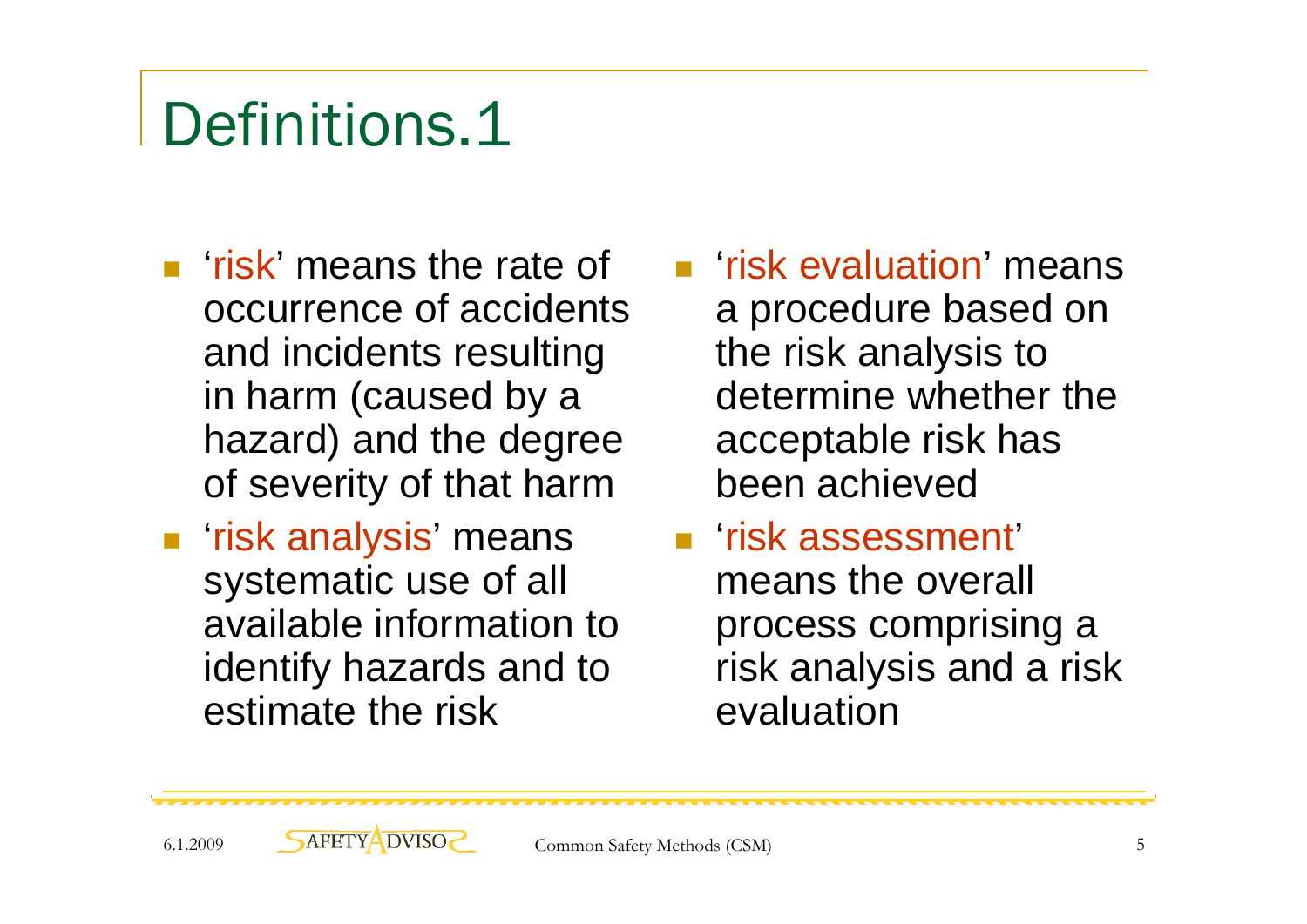## Definitions.<sub>2</sub>

- $\overline{\phantom{a}}$ 'safety' means freedom from unacceptable risk of harm
- $\overline{\mathcal{L}}$ 'risk management' means the systematic application of management policies, procedures and practices to the tasks of analysing, evaluating and controlling risks
- $\mathcal{L}_{\mathcal{A}}$ 'interfaces' means all points of interaction during a system or subsystem life cycle, including operation and maintenance where different actors of the rail sector will work together in order to manage the risks
- **E** 'actors' means all parties which are, directly or through contractual arrangements involved
- 'safety requirements' means the necessary safety characteristics (qualitative or quantitative) of a system and its operation (including operational rules) in order to meet legal or company safety targets
- **Examble 13 Set Examps** in Safety means a set of actions either reducing the rate of occurrence of a hazard or mitigating its consequences in order to achieve and/or maintain an acceptable level of risk

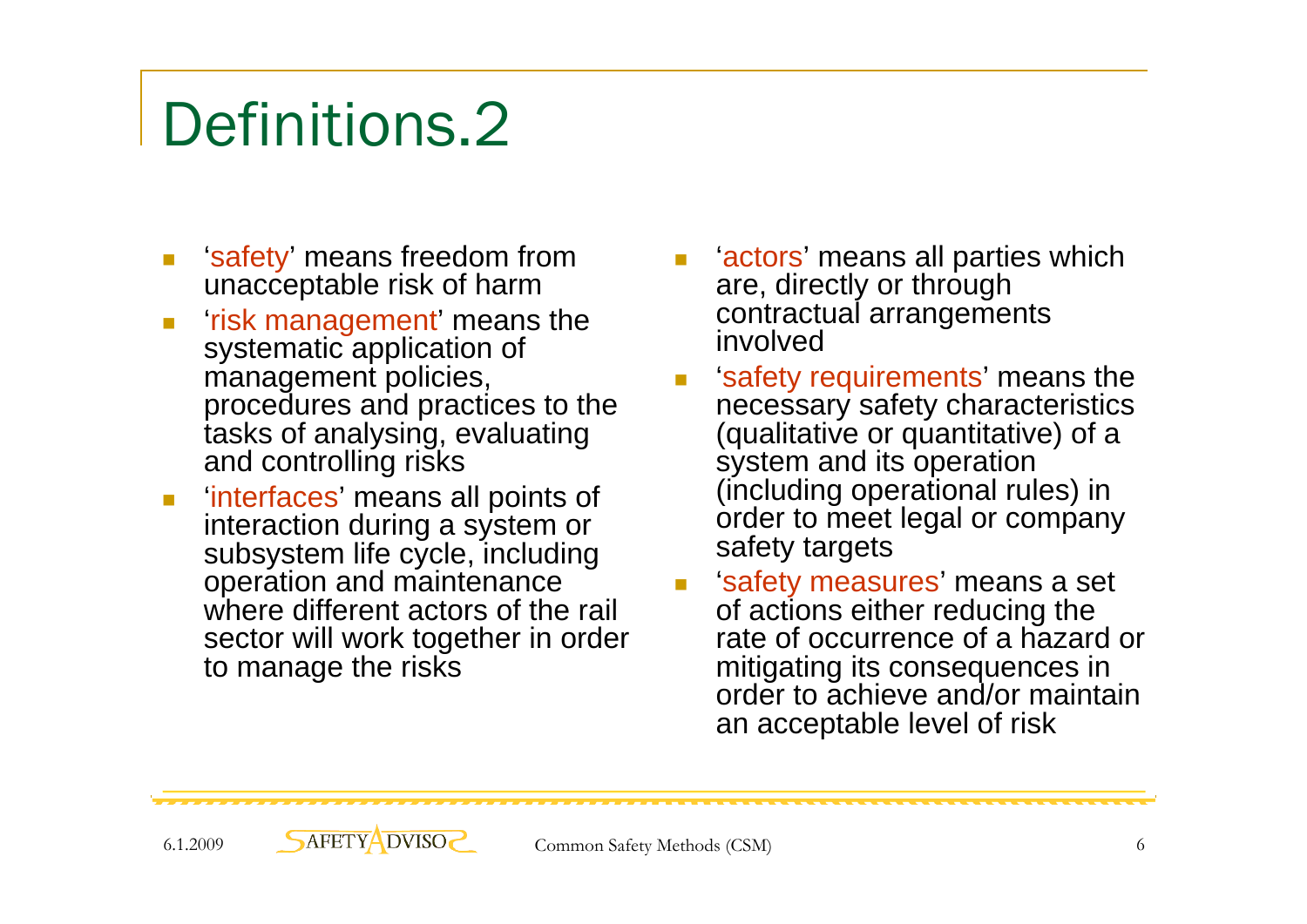#### **E** 'proposer' means

- □ the railway undertakings or the infrastructure managers in the framework of the risk control measures they have to implement in accordance with Article 4 of Directive 2004/49/EC;
- □ the contracting entities or the manufacturers when they invite a notified body to apply the "EC" verification procedure in accordance with Article 18(1) of Directive 2008/57/EC;
- $\Box$  or the applicant of an authorisation for placing in service of vehicles;
- **Examble 13 Septim** is a sessment report means the document containing the conclusions of the assessment performed by an assessment body on the system under assessment
- 'hazard' means a condition that could lead to an accident
- 'assessment body' means the independent and competent person, organisation or entity which undertakes investigation to arrive at a judgement, based on evidence, of the suitability of a system to fulfil its safety requirements;

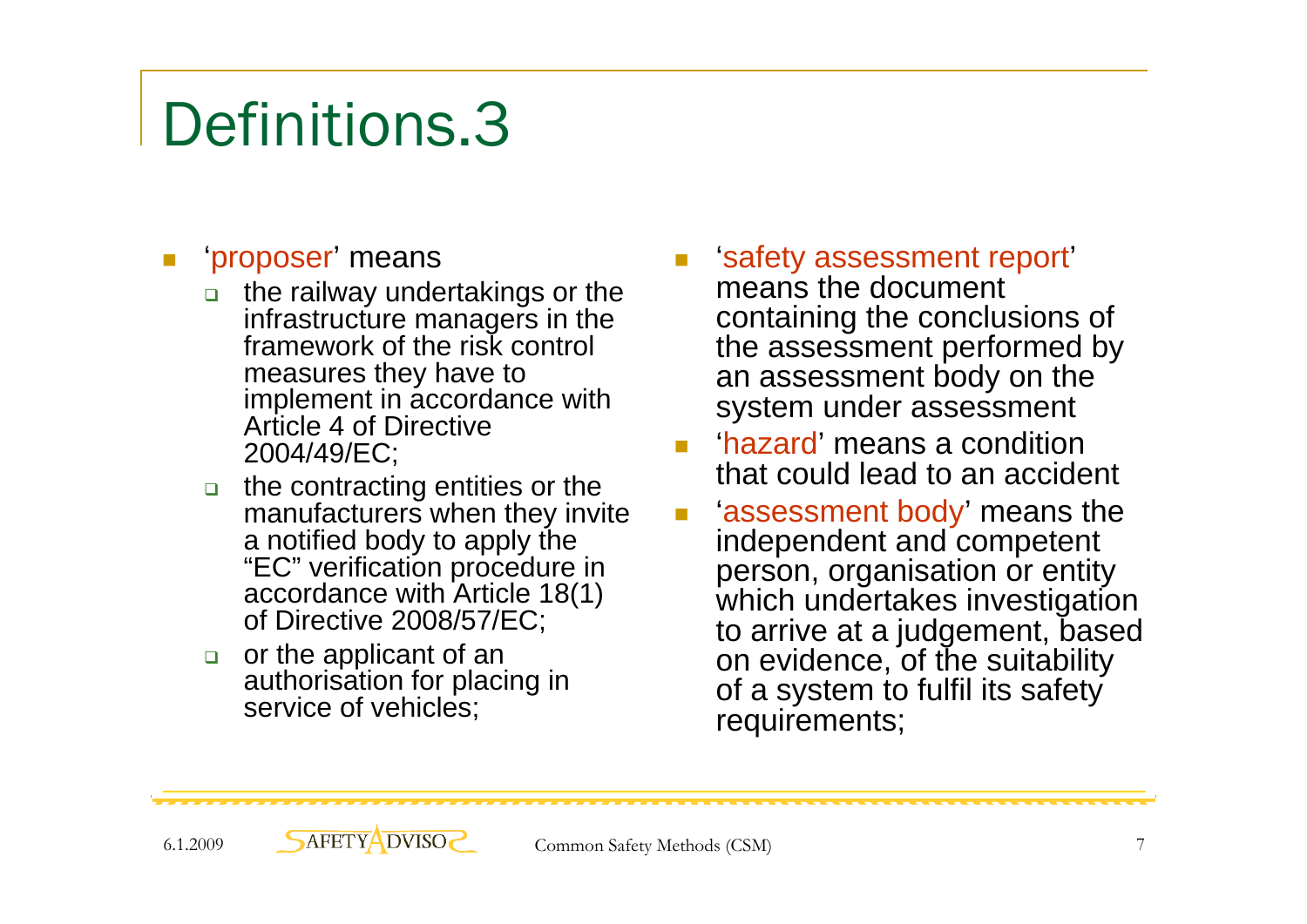- $\overline{\phantom{a}}$ 'risk acceptance criteria' means the terms of reference by which the acceptability of a specific risk is assessed. These criteria are used to determine that the level of a risk is sufficiently low that it is not necessary to take any immediate action to reduce it further
- F 'hazard record' means the document in which identified hazards, their related measures, their origin and the reference to the organisation which has to manage them are recorded and referenced;
- 'hazard identification' means the process to find, list and characterise hazards
- 'risk acceptance principle' means the rules used in order to arrive at the conclusion whether or not the risk related to one or more specific hazards is acceptable
- 'code of practice' means a written set of rules that, when correctly applied, can be used to control one or more specific hazards
- 'reference system' means a system proven in use to have an acceptable safety level and against which the acceptability of the risks from a system under assessment can be evaluated by comparison;

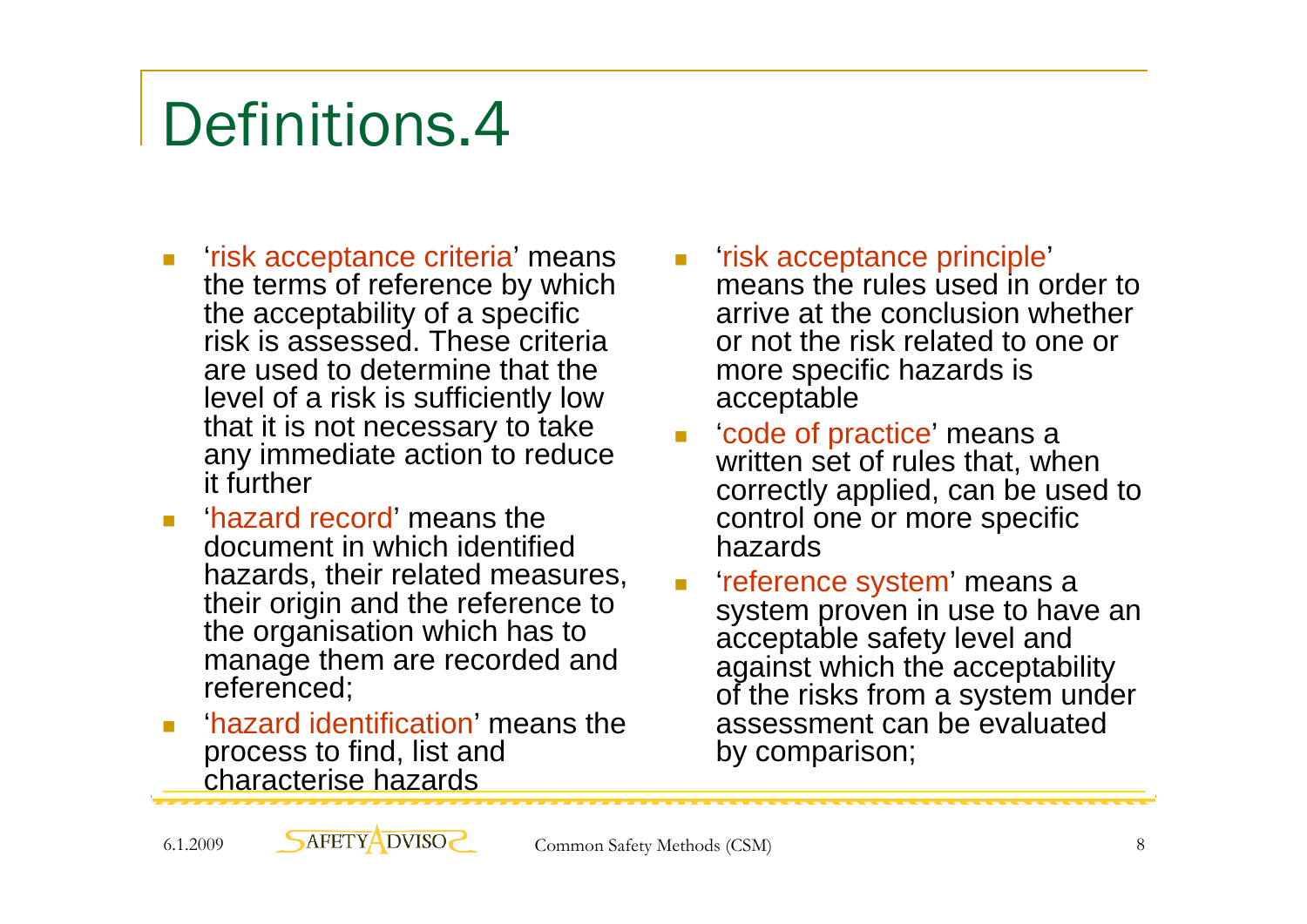- $\overline{\mathbb{Z}}$ 'risk estimation' means the process used to produce a measure of the level of risks being analysed and consists of the following steps: frequency, consequence analysis and their integration
- $\overline{\phantom{a}}$ 'technical system' means a product or an assembly of products including the design, implementation and support documentation. The development of a technical system starts with its requirements specification and ends with its acceptance. Although the design of relevant interfaces with human behaviour is considered, human operators and their actions are not included in a technical system. The maintenance process is described in the maintenance manuals but is not itself part of the technical system.
- 'catastrophic consequence' means fatalities and/or multiple severe injuries and/or major damages to the environment resulting from an accident
- 'safety acceptance' means status given to the change by the proposer based on the safety assessment report provided by the assessment body
- "system" means any part of the railway system which is subject to a change
- "notified national rule" means any national rule notified by Member States under Directives 96/48/EC, 2001/16/EC, 2004/49/EC and 2008/57/EC.

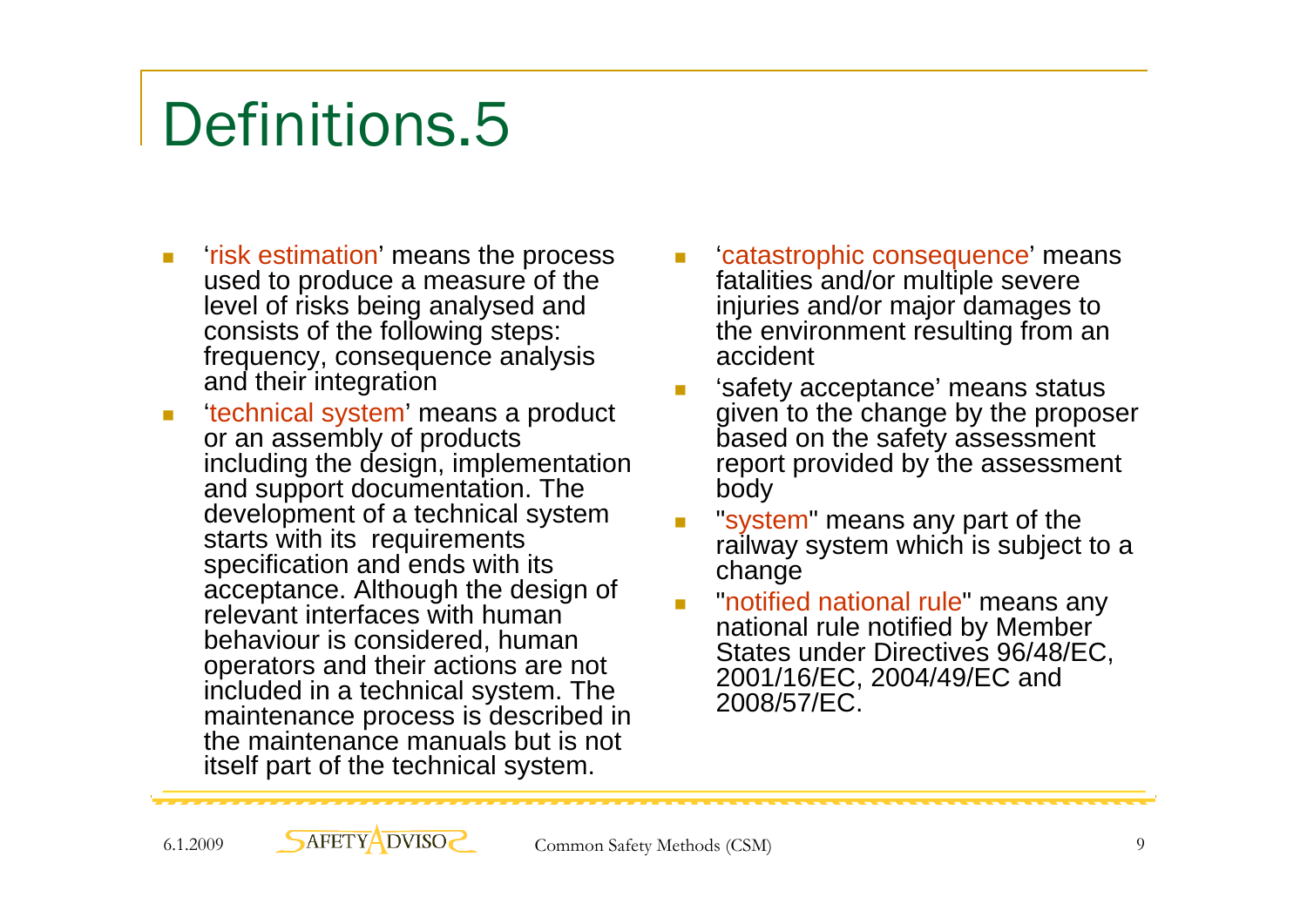## Significant changes

The proposed change has an impact on safety:

- $\Box$ Failure consequence: credible worst case scenario
- $\Box$ Novelty: new to railway sector; new for the organisation
- $\Box$ **Complexity**
- $\Box$ Monitoring: Inability of monitoring throughout the life-cycle
- $\Box$  Reversibility: Inability to revert to the system before the change
- □ Additionality: significance of a set of changes
- П The proposer shall keep adequate documentation to justify his decision

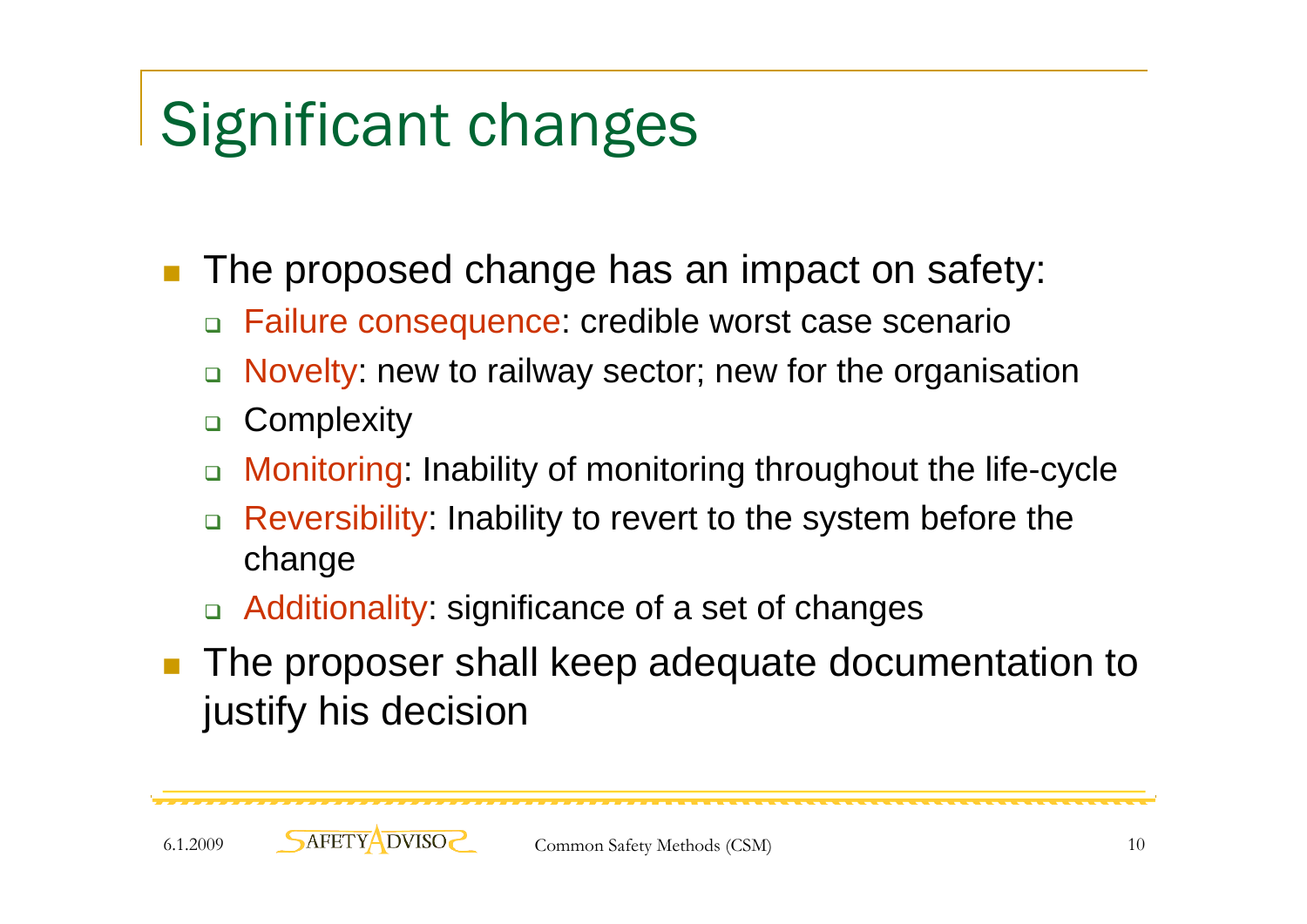## Risk management process

- Significant change and placing in service of sub-systems
- **TSI refers to use**
- **Applied by the proposer**
- Proposer ensures the risks are managed by:
	- □ Suppliers
	- □ Service providers

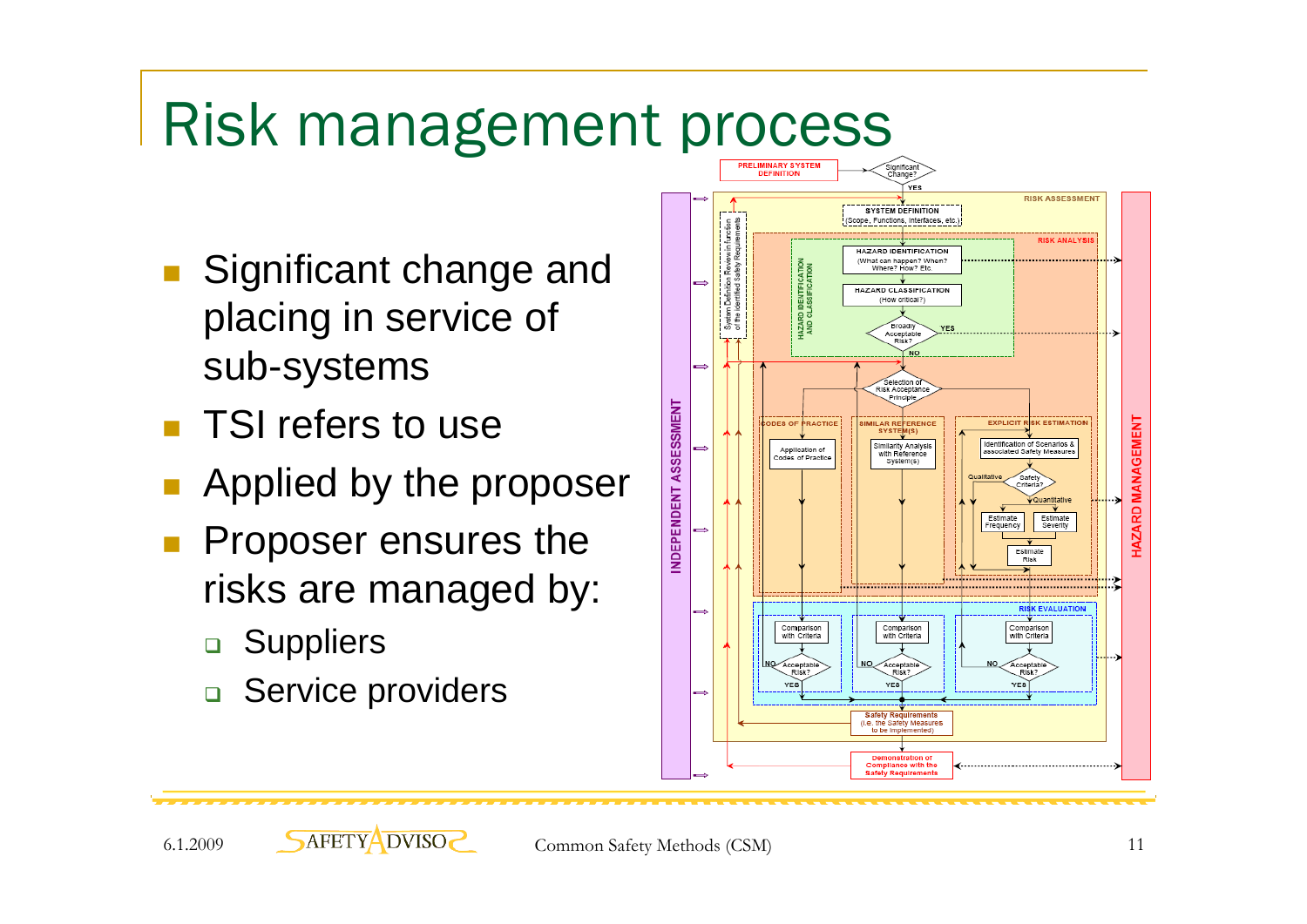## General principles and obligations

- Definition of the system
- Iterative risk management process
- П Hazard record maintained by the proposer
- П Compatible risk assessment methods allowed
- Risk assessment process is responsibility of the proposer
- Proposer maintains the process in a documented way
- Evaluation of the correct application (risk management process) is responsibility of the assessment body

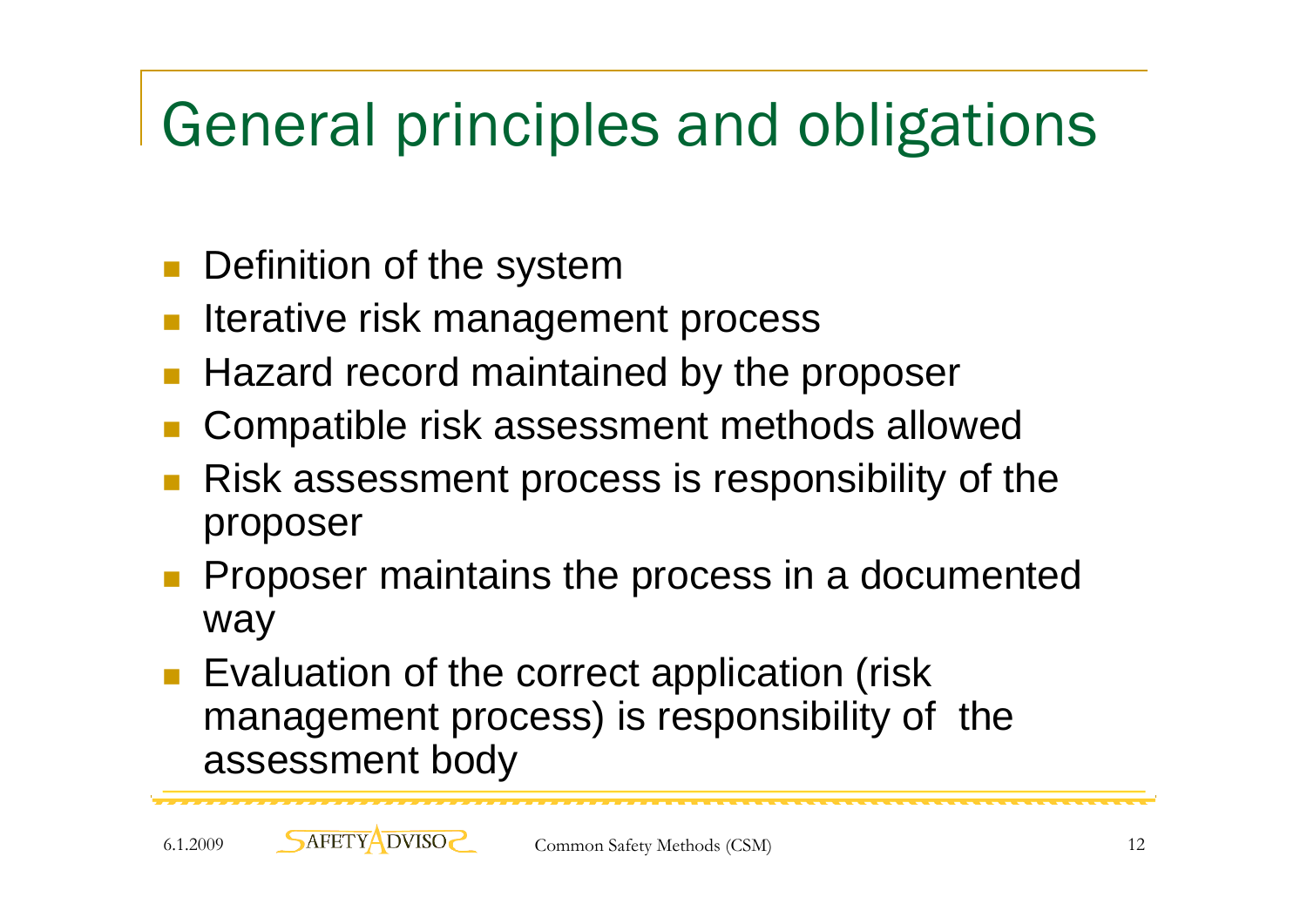## Interfaces management

- $\mathcal{C}^{\mathcal{A}}$  Proposer co-ordinates the cooperation of the actors identifying jointly:
	- ❏ Hazards and related safety measures
- $\mathcal{L}_{\mathcal{A}}$  Recognised safety measures
	- ❏ Shall be handled by the appropriate actor
- $\overline{\mathcal{A}}$  Non-compliance of the safety measures
	- □ Shall be notified to the proposer by any actor
	- □ Information shall be distributed as needed for external actors
- Т. Proposer has the responsibility to solve potential situations where agreement between two actors can not be found
- $\overline{\mathcal{A}}$  When a requirement in a notified national rule can not be fulfilled by an actor, the proposer shall seek advice from the relevant competent authority
- Proposer is responsible for ensuring that the risk management covers the system itself and the integration into the railway system as a whole

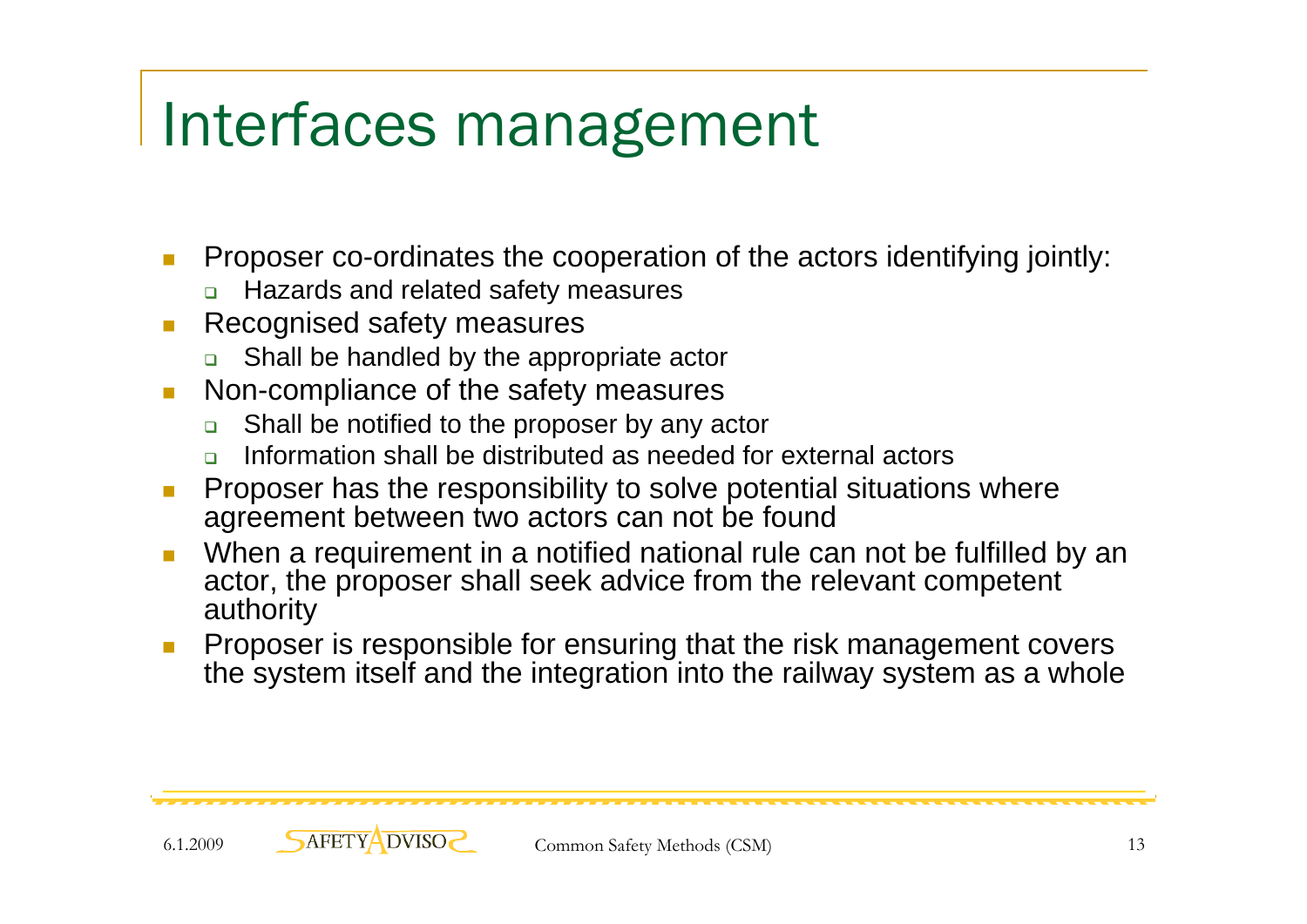## General description

#### $\mathcal{C}^{\mathcal{A}}$ Iterative process comprises

- $\Box$  System definition
	- System objective
	- ٠ System functions and elements
	- Г System boundary including other interacting systems
	- ш Physical and functional interfaces
	- $\mathcal{L}_{\mathcal{A}}$ System environment
	- Existing safety measures and after iteration definition of the safety requirements
	- Assumptions which shall determine the limits for the risk assessment
- $\Box$ Risk analysis and hazard identification
- $\Box$  Risk evaluation
	- п Risk acceptance principles
		- $\Box$ Application of codes of practice
		- $\Box$ Comparison with similar systems
		- $\Box$ Explicit risk evaluation
	- $\mathbf{r}$  Risk acceptance principles shall identify possible safety measures which make the risk of the system under assessment acceptable
		- $\Box$ Safety requirements
- $\Box$  Process can be considered as completed when it is demonstrated that all safety requirements are fulfilled and no additional reasonably foreseeable hazards have to be considered

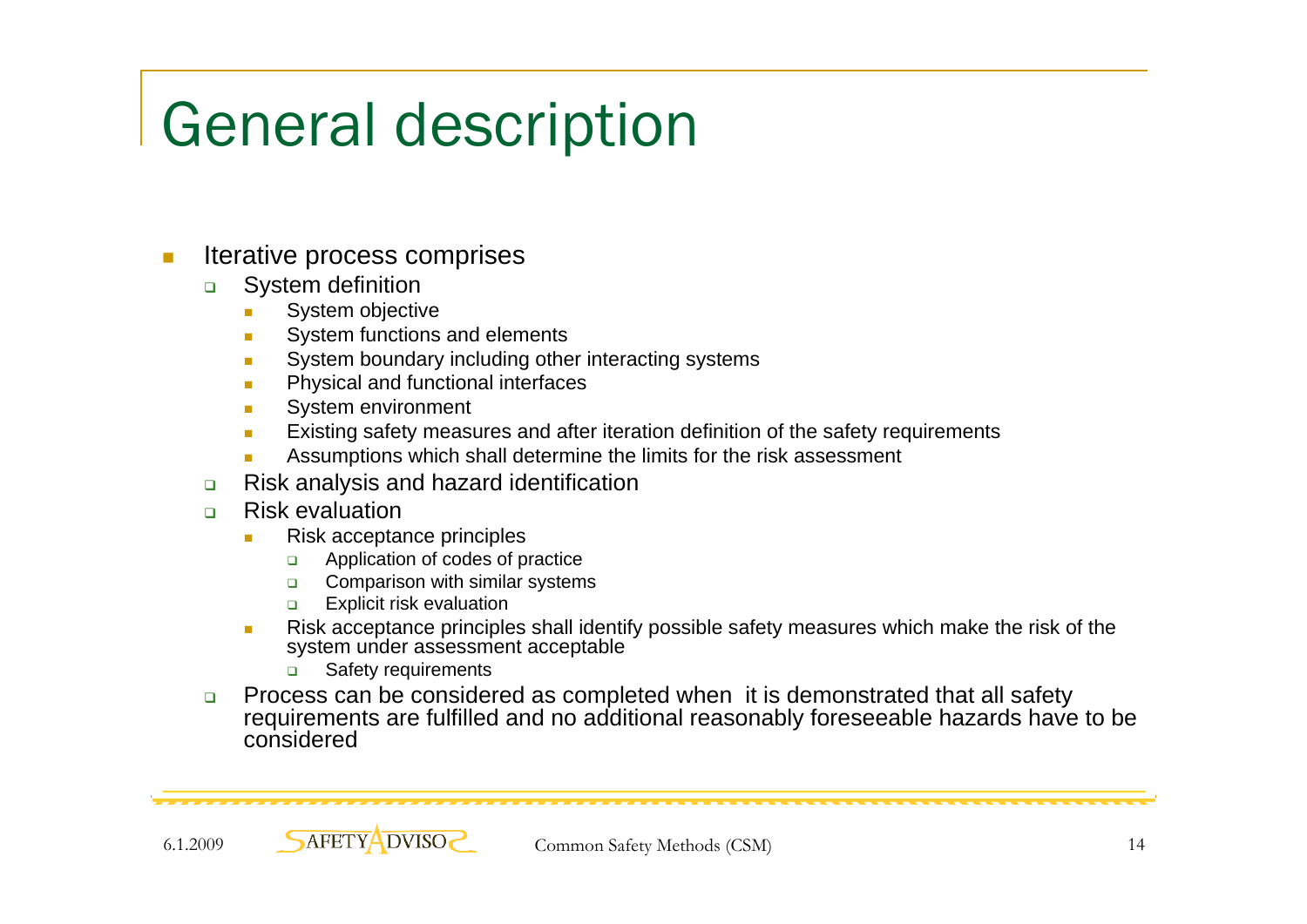## The risk management process

- $\mathcal{L}^{\text{max}}$  Risk assessment
	- **□ System definition**
	- □ Risk analysis and hazard identification
	- **□ Risk evaluation**
	- □ Safety requirements
- **Independent** assessment
- **Hazard management**



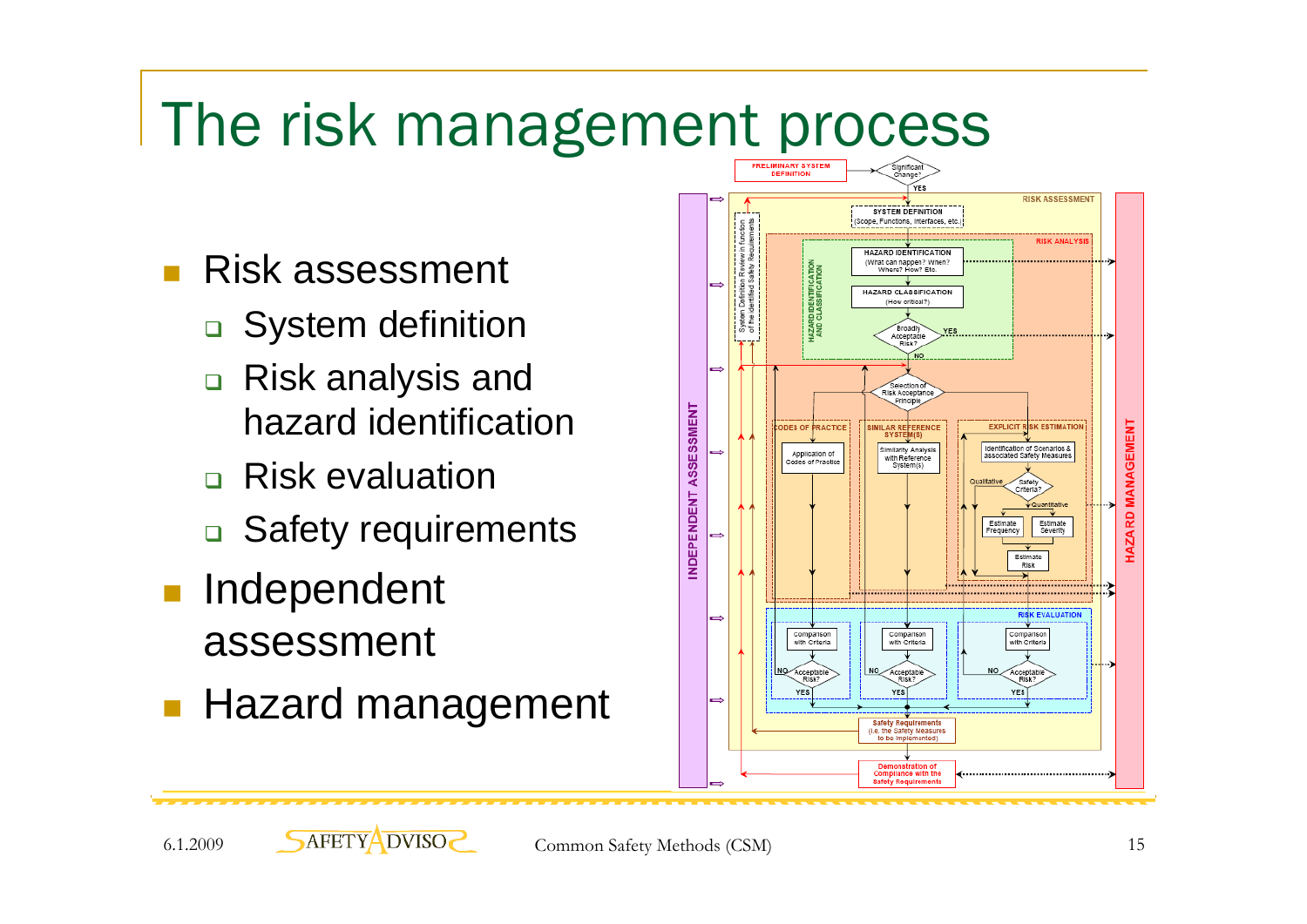#### Risk management process picture.1

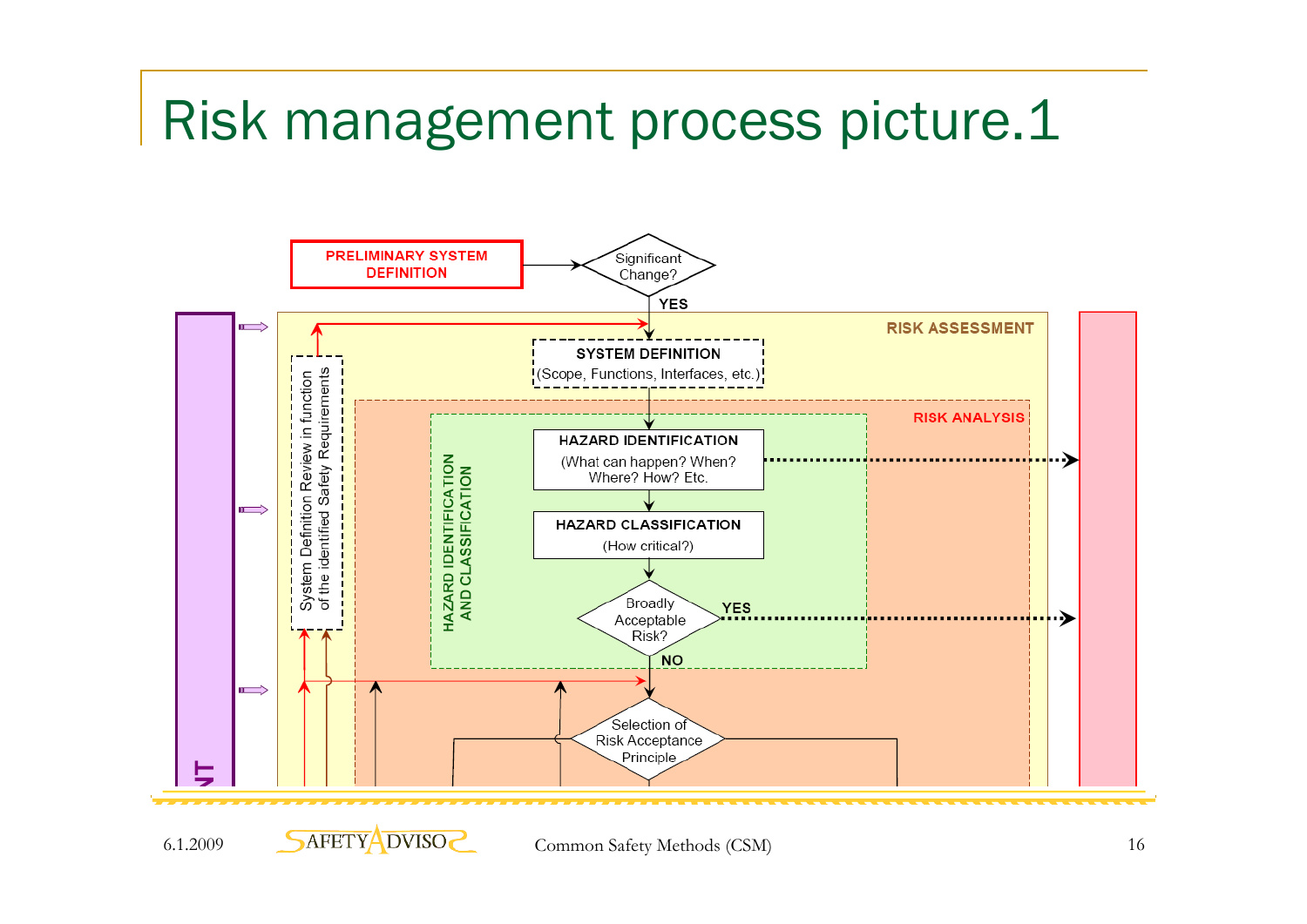## Hazard identification

 $\mathbb{R}^n$ The proposer shall systematically identify,

- L, using wide-ranging expertise from a competent team
- b. all reasonably foreseeable hazards for the whole system under assessment,
- F its functions where appropriate and its interfaces.,:
- $\Box$ All identified hazards shall be registered in the hazard record
- П Hazards shall be classified according to the estimated risk
- $\Box$ Safety measures may be identified
- $\Box$  Needs to be carried out at a level of detail necessary to identify where safety measures are expected to control the risks
- $\mathcal{C}^{\mathcal{A}}$  Whenever a code of practices or a reference system is used hazard identification can be limited to:
	- **u** verification of the relevance
	- **n** identification of the deviations

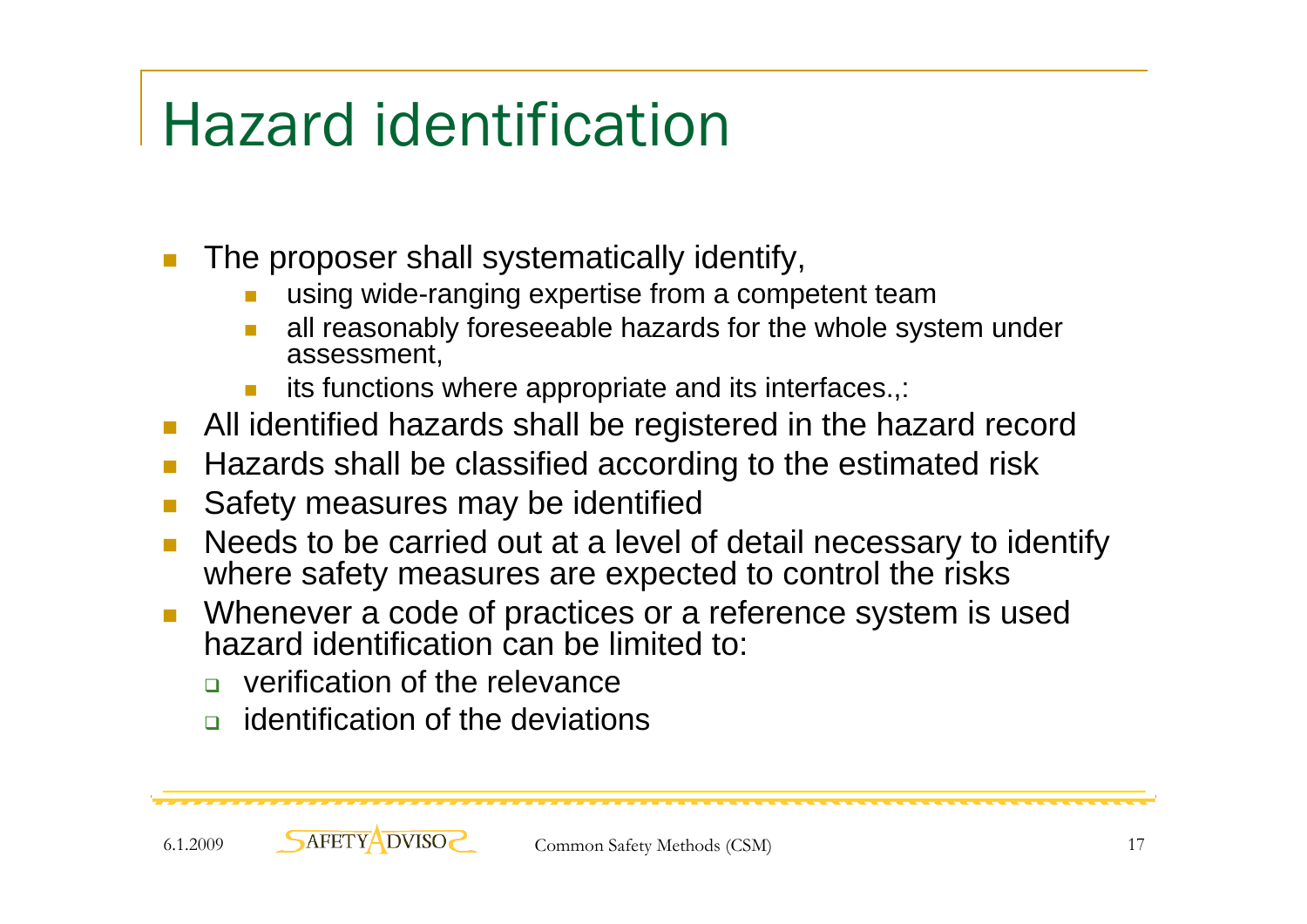## Hazard management

- $\Box$  Hazard record(s) shall be created or updated (where they already exist) by the proposer during the design and the implementation and till the acceptance of the change or the delivery of the safety assessment report.
- $\mathcal{L}_{\mathcal{A}}$  The hazard record shall track the progress in monitoring risks associated with the identified hazards.
- $\Box$  The hazard record shall be further maintained by the infrastructure manager or the railway undertaking in charge with the operation of the system under assessment as an integrated part of its safety management SYSTEM. (In accordance with point 2(g) of Annex III to Directive 2004/49/EC, once the system has been accepted and is operated.)
- $\blacksquare$  The hazard record shall include all hazards, together with all related safety measures and system assumptions identified during the risk assessment process.
- In particular, it shall contain a clear reference to the origin and to the selected risk acceptance principles and shall clearly identify the actor(s) in charge of controlling each hazard.

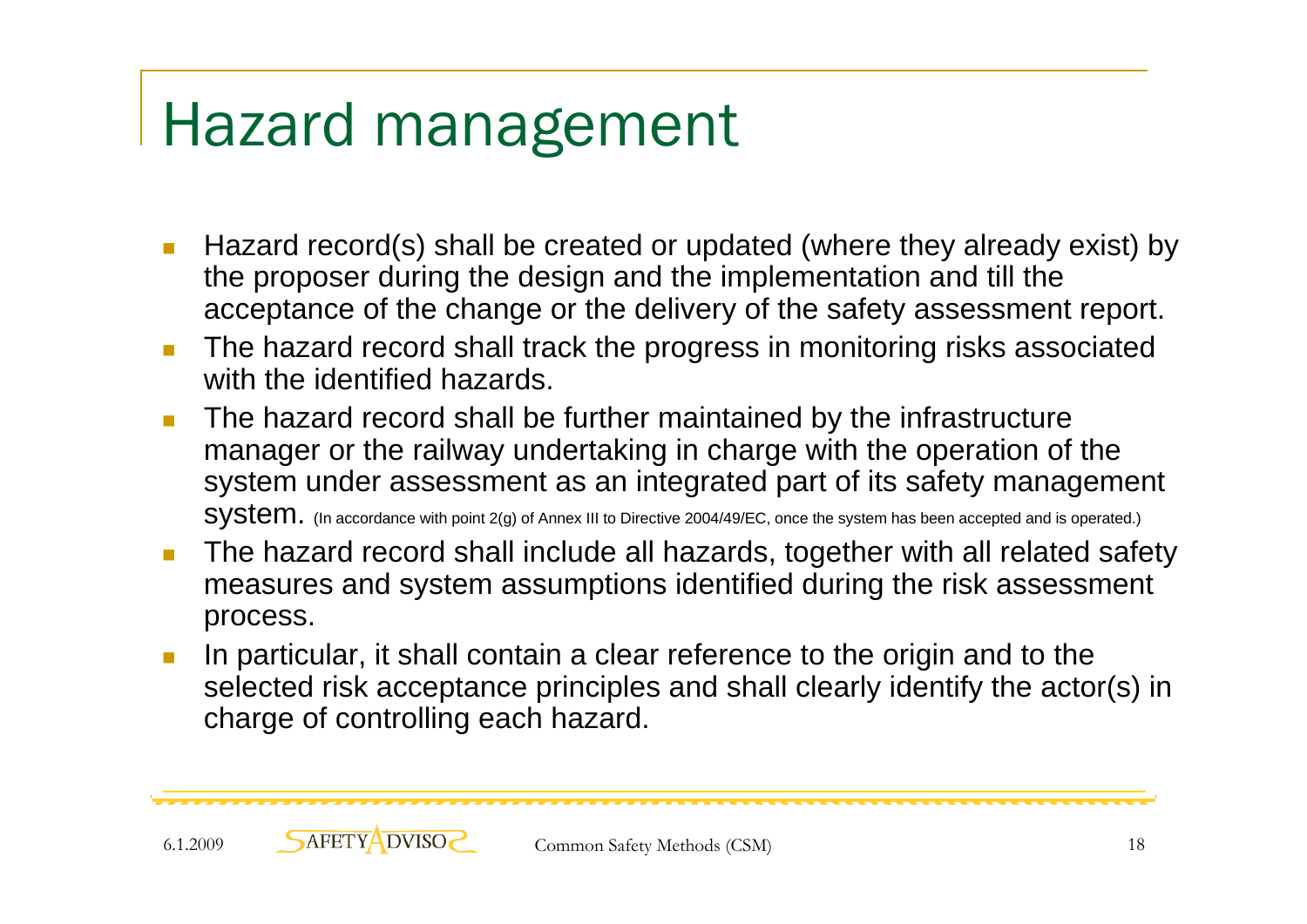## Exchange of information

- All hazards and related safety requirements which cannot be controlled by one actor alone shall be communicated to another relevant actor in order to find jointly an adequate solution.
- $\mathcal{L}_{\mathcal{A}}$  The hazards registered in the hazard record of the actor who transfers them shall only be "controlled" when the evaluation of the risks associated with these hazards is made by the other actor and the solution is agreed by all concerned.

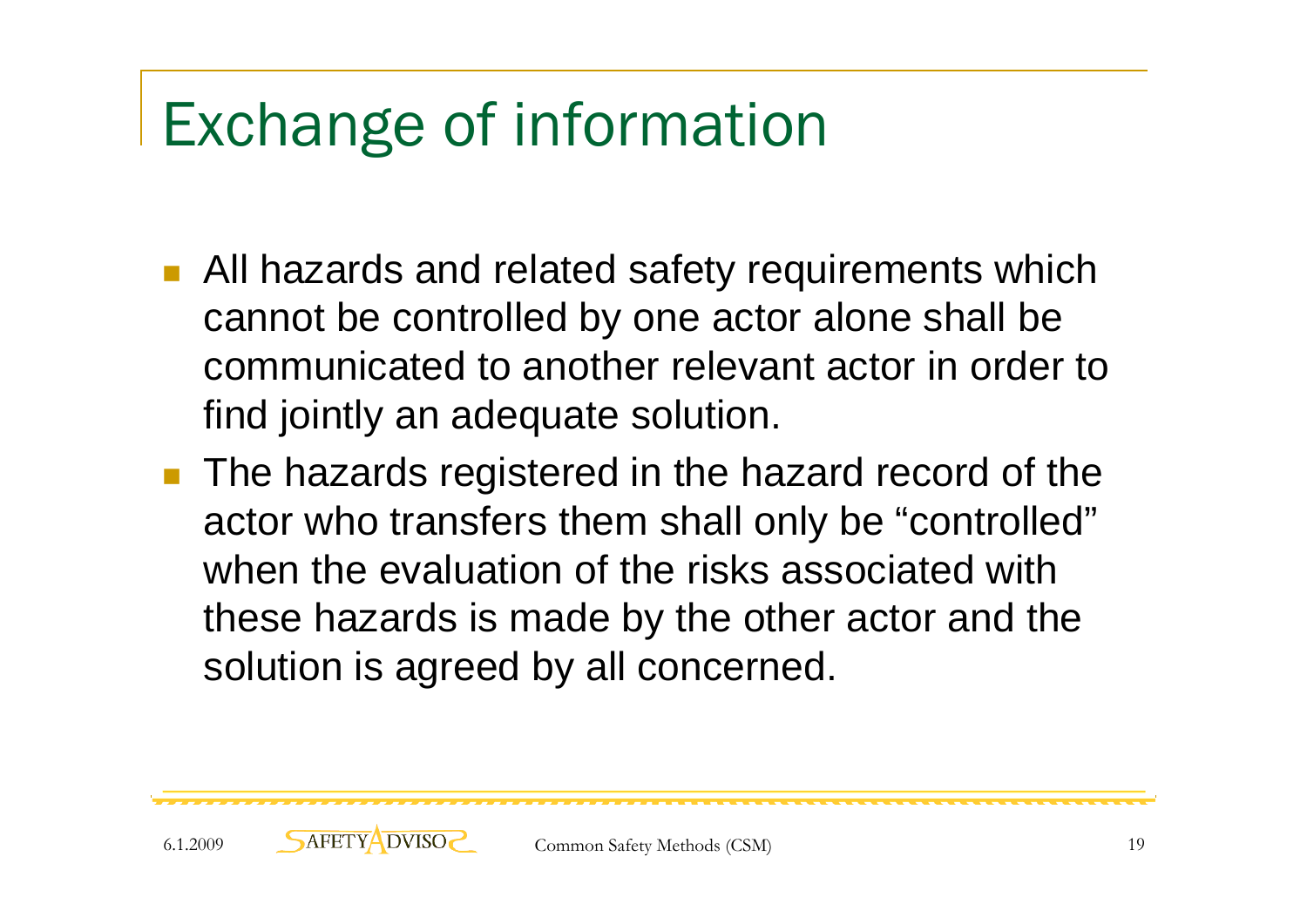### Risk management process picture.2



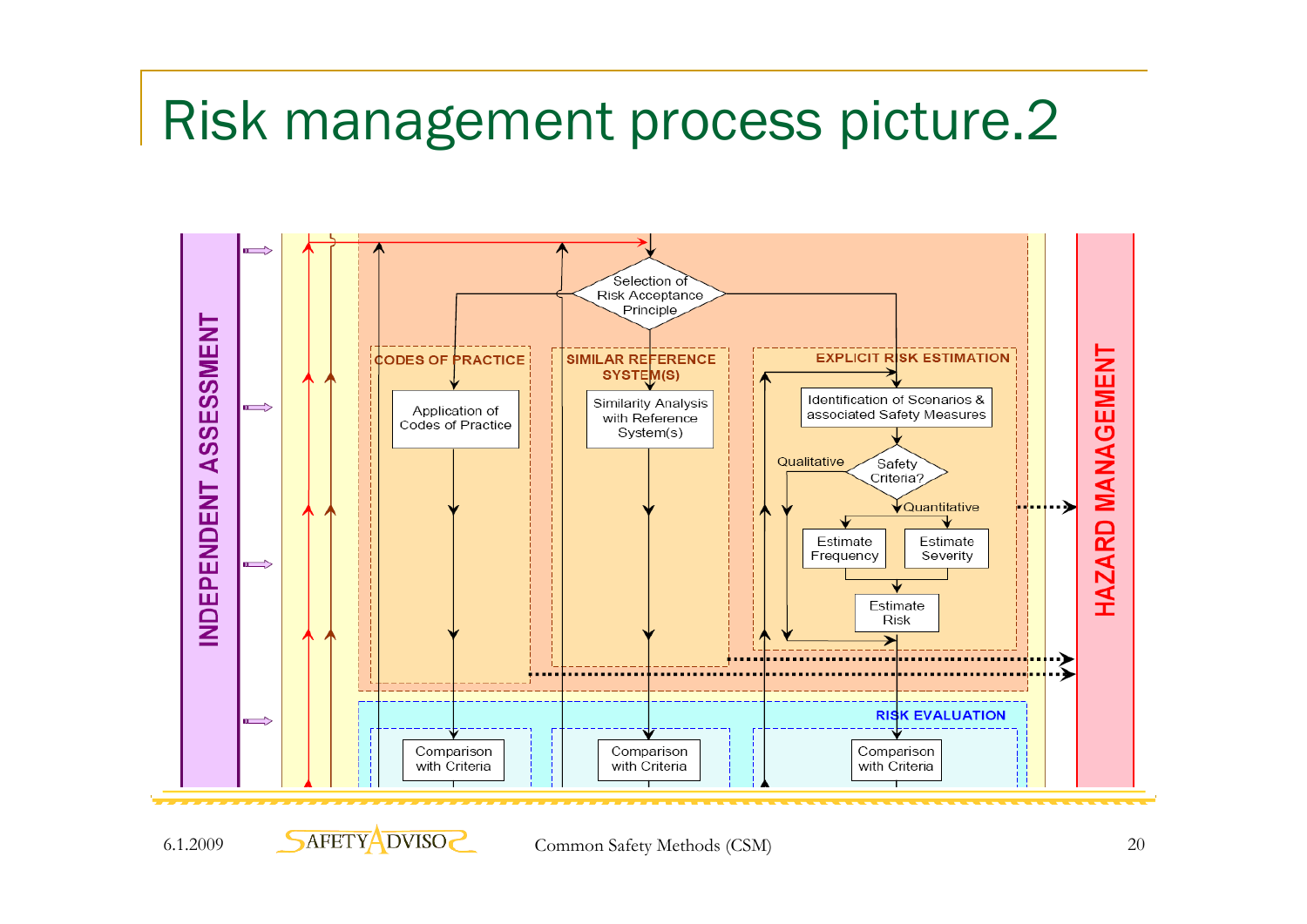## Codes of practice

- $\mathcal{C}^{\mathcal{A}}$  shall satisfy at least the following requirements
	- $\Box$  be widely acknowledged in the railway domain. If this is not the case, the codes of practice will have to be justified and be acceptable to the assessment body;
	- $\Box$ be relevant for the control of the considered hazards in the system under assessment;
	- $\Box$ be publicly available for all actors who want to use them.
- $\overline{\phantom{a}}$ TSIs and National rules may be considered as codes of practice
- $\overline{\phantom{a}}$  Where not fully compliant with a code of practice, the proposer shall demonstrate that the alternative approach taken leads to at least the same level of safety.
- $\mathcal{L}_{\mathcal{A}}$  If the risk for a particular hazard cannot be made acceptable by the application of codes of practice, additional safety measures shall be identified applying one of the two other risk acceptance principles.
- $\overline{\phantom{a}}$  When all hazards are controlled by codes of practice, the risk management process may be limited to:
	- $\Box$ hazard identification
	- $\Box$ registration of the use of the codes of practice in the hazard record
	- $\Box$ documentation of the application
	- $\Box$ An independent assessment

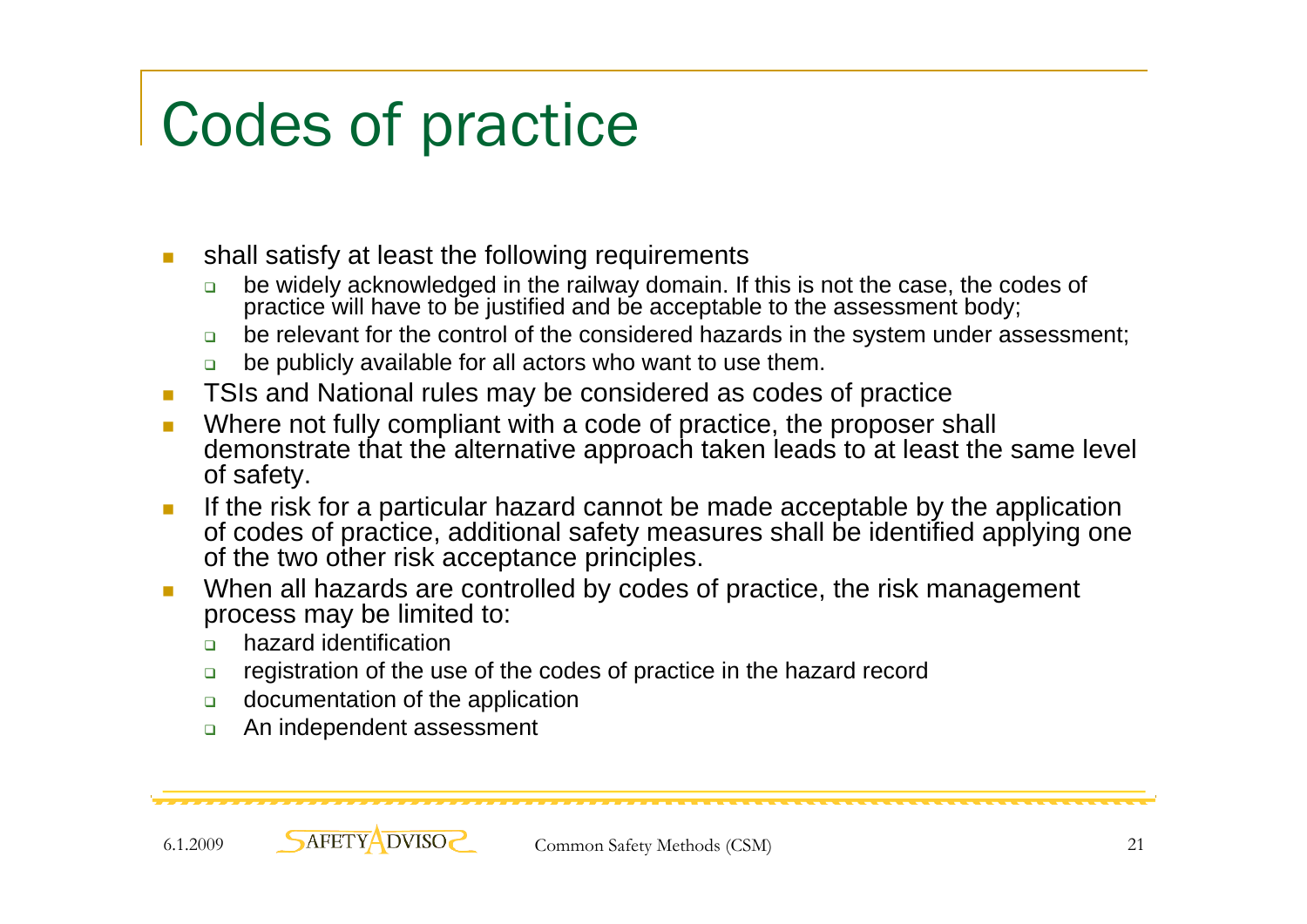## Reference system

- $\sim$ Similar system could be taken as a reference system
- $\mathcal{C}^{\mathcal{A}}$  A reference system shall satisfy at least the following requirements:
	- $\Box$  it has already been proven in-use to have an acceptable safety level and would still qualify for approval in the Member State where the change is to be introduced;
	- $\Box$ it has similar functions and interfaces as the system under assessment;
	- $\Box$ it is used under similar operational conditions as the system under assessment;
	- $\Box$ it is used under similar environmental conditions as the system under assessment
- T. If a reference system fulfils the requirements listed, then for the system under assessment:
	- $\Box$  the risks associated with the hazards covered by the reference system shall be considered as acceptable;
	- $\Box$  the safety requirements for the hazards covered by the reference system may be derived from the safety analyses or from an evaluation of safety records of the reference system;
	- $\Box$  these safety requirements shall be registered in the hazard record as safety requirements for the relevant hazards
- $\mathcal{C}^{\mathcal{A}}$  If the system under assessment deviates from the reference system, the risk evaluation shall demonstrate that the system under assessment reaches at least the same safety level as the reference system. The risks associated with the hazards covered by the reference system shall, in that case, be considered as acceptable.
- **If the same safety level as the reference system cannot be demonstrated, additional safety** measures shall be identified for the deviations, applying one of the two other risk acceptance principles.

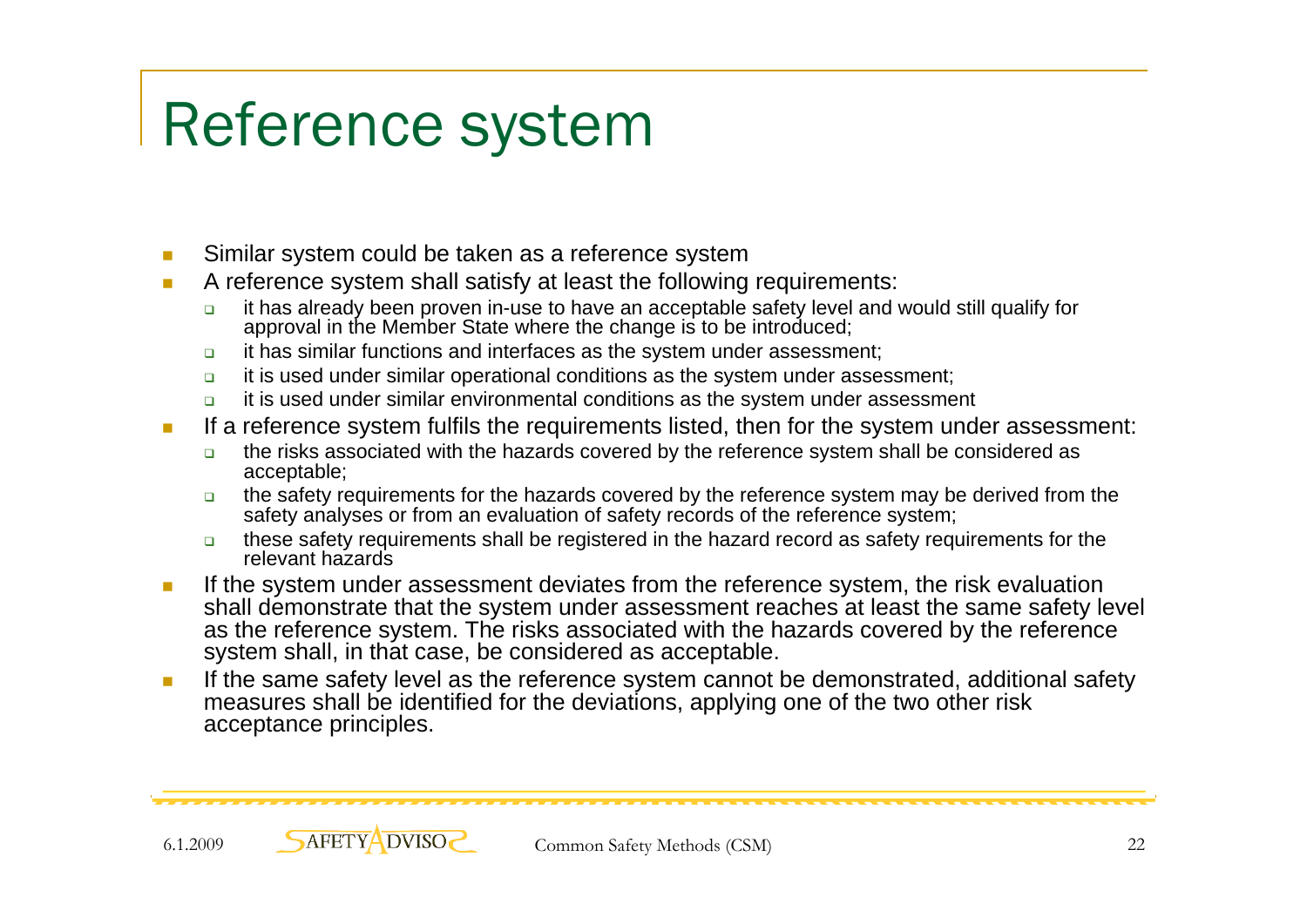## Explicit risk estimation.1



- $\overline{\mathcal{A}}$  When the hazards are not covered by codes of practice or reference systems, the demonstration of the risk acceptability shall be performed by explicit risk estimation and evaluation.
- $\mathcal{L}_{\mathcal{A}}$  Risks resulting from these hazards shall be estimated either quantitatively or qualitatively, taking existing safety measures into account.
- $\overline{\phantom{a}}$  The acceptability of the estimated risks shall be evaluated using risk acceptance criteria either derived from or based on legal requirements stated in Community legislation or in notified national rules. Depending on the risk acceptance criteria, the acceptability of the risk may be evaluated either individually for each associated hazard or globally for the combination of all hazards considered in the explicit risk estimation.
- $\mathcal{L}_{\mathcal{A}}$  If the estimated risk is not acceptable, additional safety measures shall be identified and implemented in order to reduce the risk to an acceptable level.
- $\overline{\phantom{a}}$  When the risk associated with one or a combination of several hazards is considered as acceptable, the identified safety measures shall be registered in the hazard record.

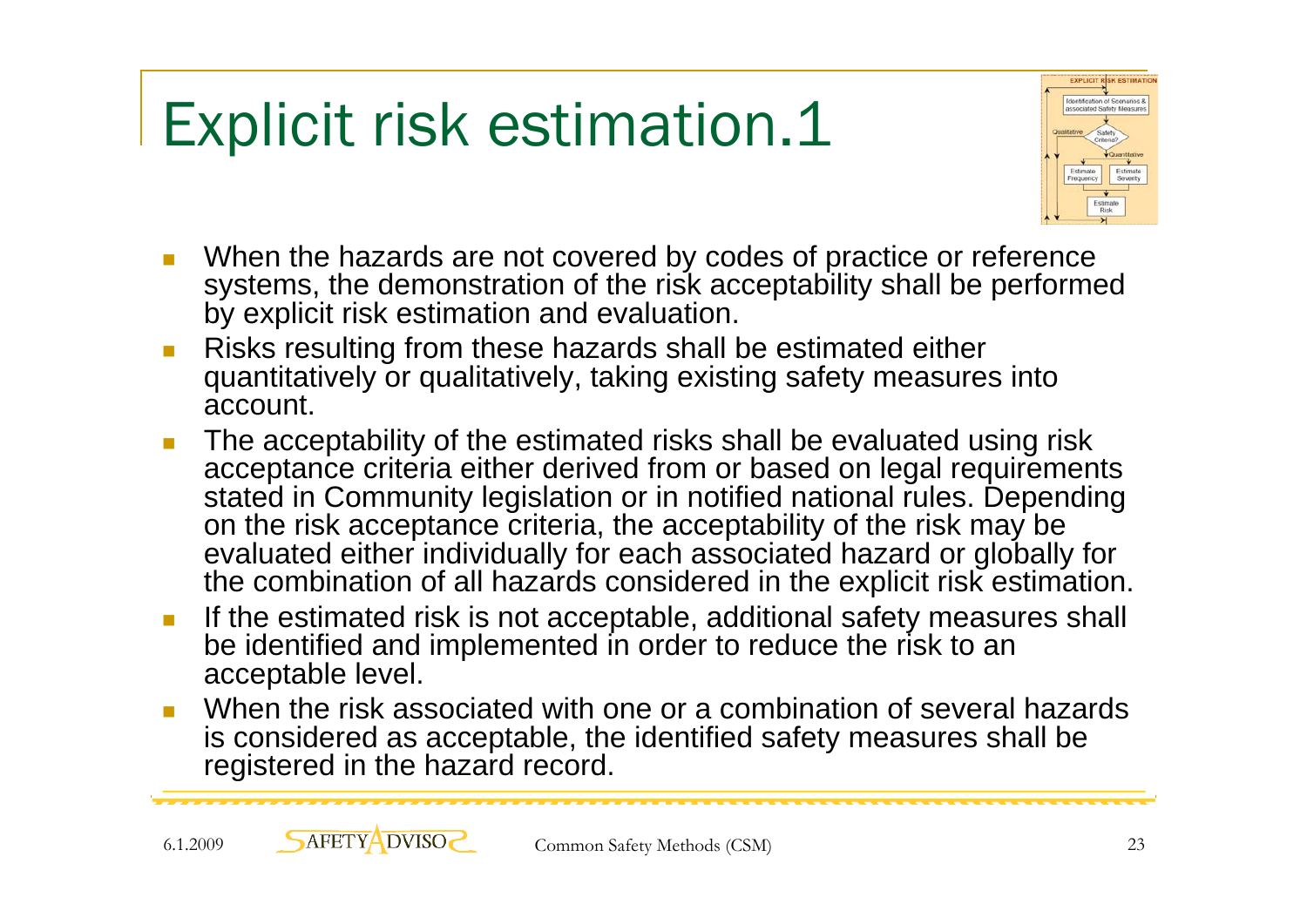## Explicit risk estimation.2



- T. Where hazards arise from failures of technical systems not covered by codes of practice or the use of a reference system, the following risk acceptance criterion shall apply for the design of the technical system:
	- $\Box$  For technical systems where a functional failure has credible direct potential for a catastrophic consequence, the associated risk does not have to be reduced further if the rate of that failure is less than or equal to  $10^{-9}$  per operating hour.
- $\mathcal{L}_{\mathcal{A}}$  A more demanding criterion may be requested, through a national rule, in order to maintain a national safety level.
- $\overline{\phantom{a}}$  If a technical system is developed by applying the 10-9 criterion the principle of mutual recognition is applicable
- $\overline{\phantom{a}}$  Nevertheless, if the proposer can demonstrate that the national safety level in the Member State of application can be maintained with a rate of failure higher than 10-9 per operating hour, this criterion can be used by the proposer in that Member State.
- $\overline{\mathcal{A}}$  The explicit risk estimation and evaluation shall satisfy at least the following requirements:
	- $\Box$  the methods used for explicit risk estimation shall reflect correctly the system under assessment and its parameters (including all operational modes);
	- $\Box$  the results shall be sufficiently accurate to serve as robust decision support, i.e. minor changes in input assumptions or prerequisites shall not result in significantly different requirements.

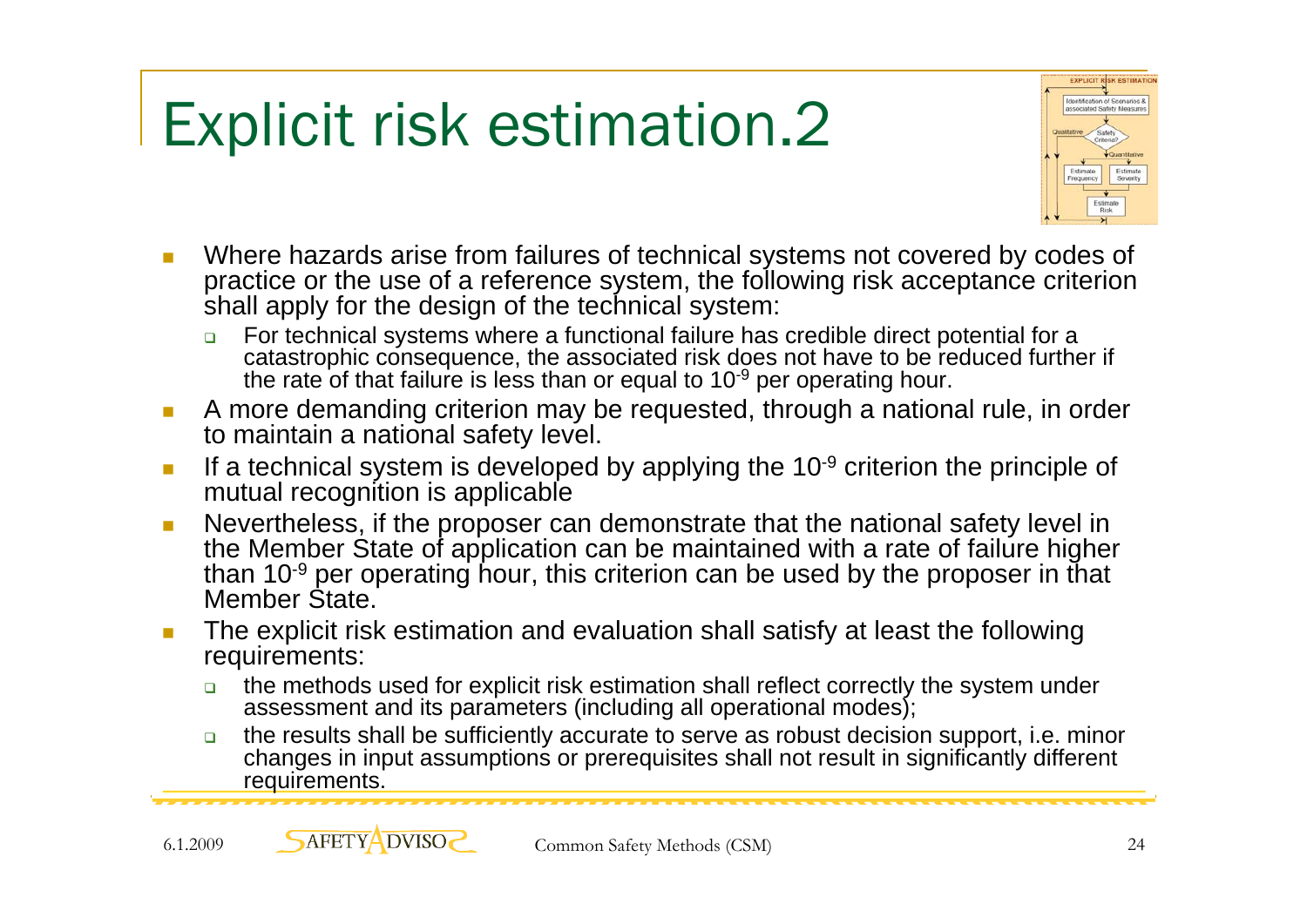#### Risk management process picture.3



6.1.2009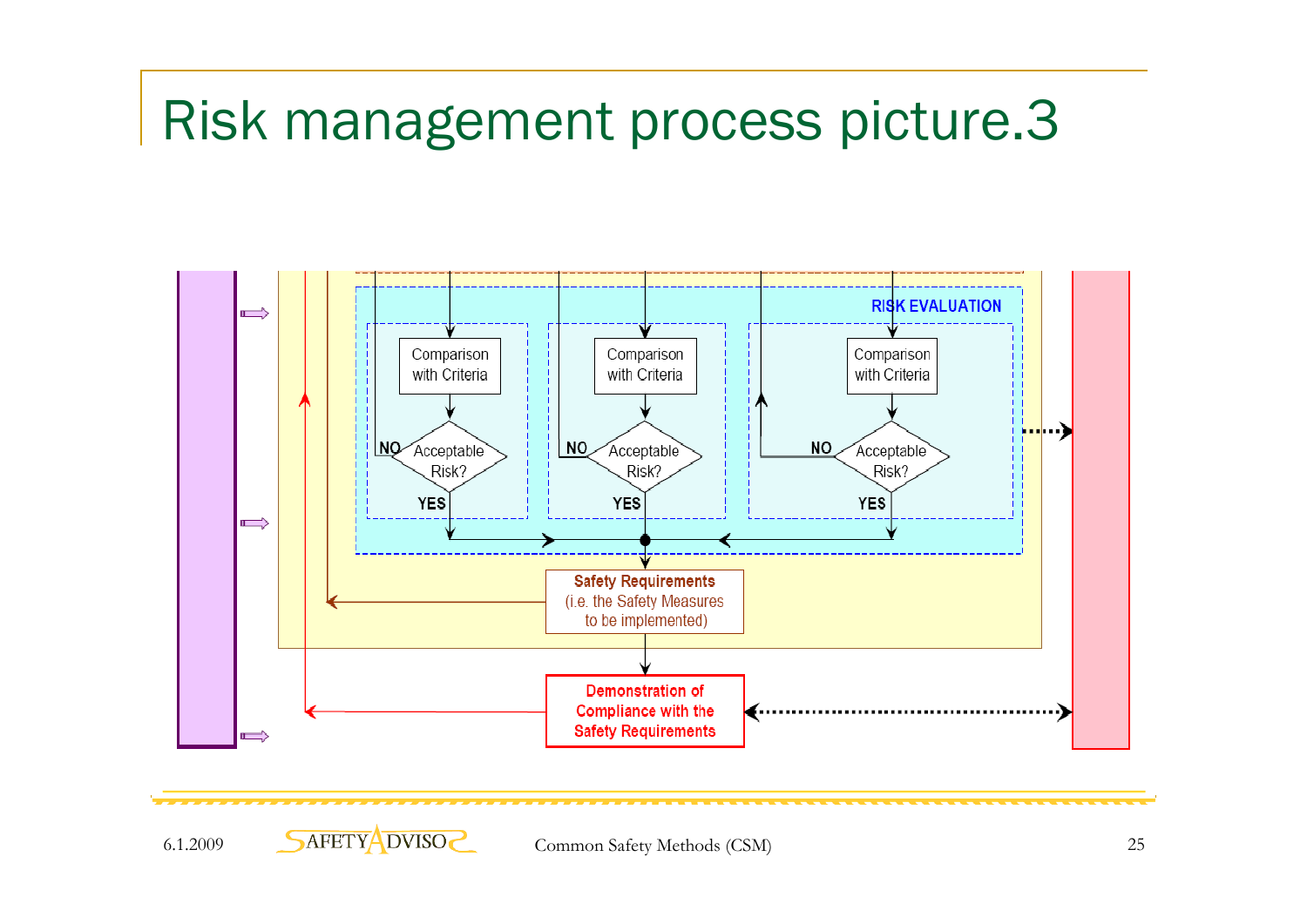## Demonstration of compliance

- $\mathbb{R}^3$  Prior to the safety acceptance of the change, fulfilment of the safety requirements resulting from the risk assessment phase shall be demonstrated under the supervision of the proposer.
- $\Box$  This demonstration shall be carried out by each of the actors responsible for fulfilling the safety requirements
- $\mathbb{R}^n$  The approach chosen for demonstrating compliance with the safety requirements as well as the demonstration itself shall be independently assessed by an assessment body.
- $\Box$  Any inadequacy of safety measures expected to fulfil the safety requirements or any hazards discovered during the demonstration of compliance with the safety requirements shall lead to reassessment and evaluation of the associated risks by the proposer.
- $\Box$ The new hazards shall be registered in the hazard record.

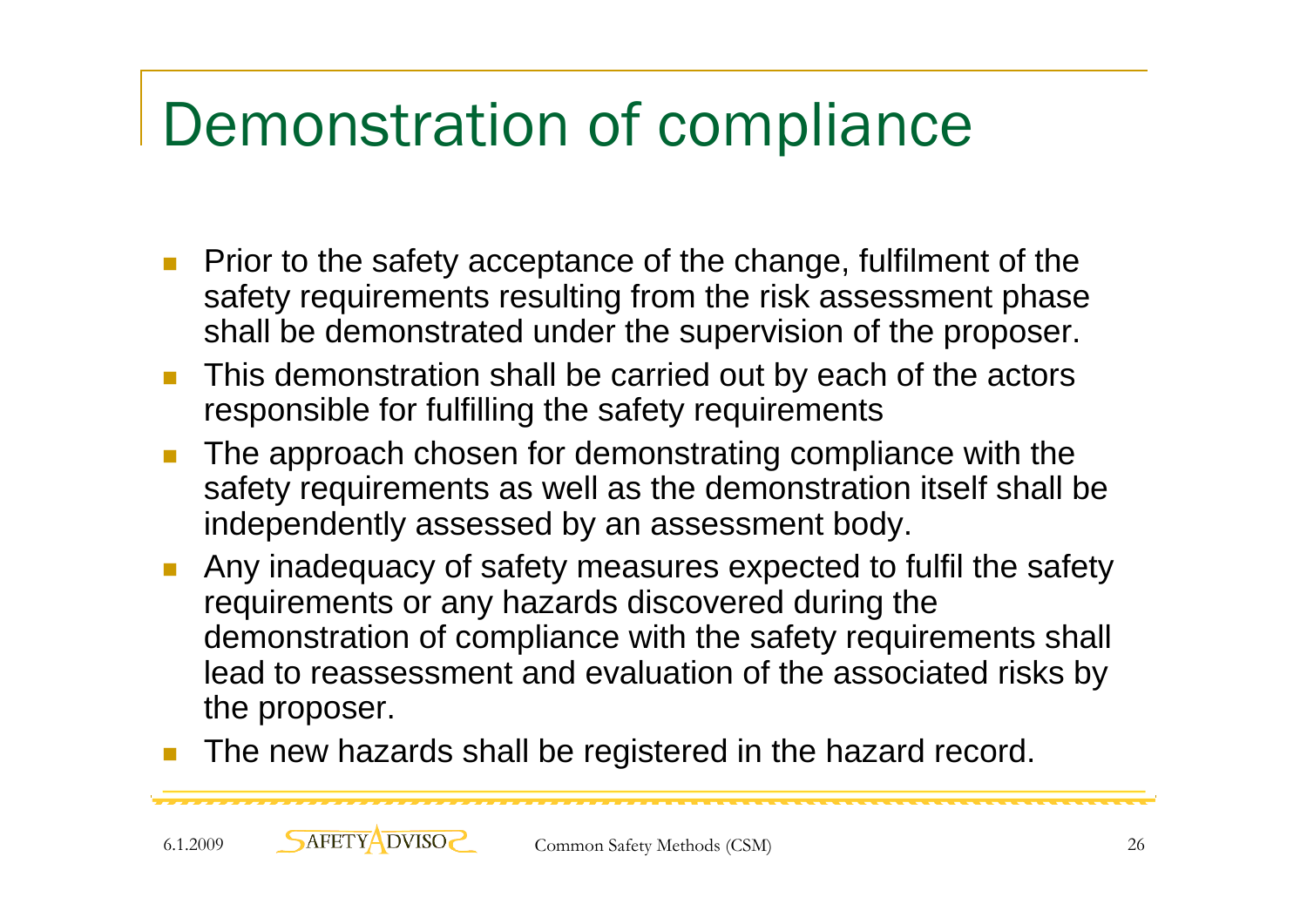## Evidence

- П The risk management process used to assess the safety levels and compliance with safety requirements shall be documented by the proposer in such a way that all the necessary evidence showing the correct application of the risk management process is accessible to an assessment body.
- m. The assessment body shall establish its conclusion in a safety assessment report.
- $\Box$  The document produced by the proposer shall at least include:
	- $\Box$  description of the organisation and the experts appointed to carry out the risk assessment process,
	- $\Box$  results of the different phases of the risk assessment and a list of all the necessary safety requirements to be fulfilled in order to control the risk to an acceptable level.

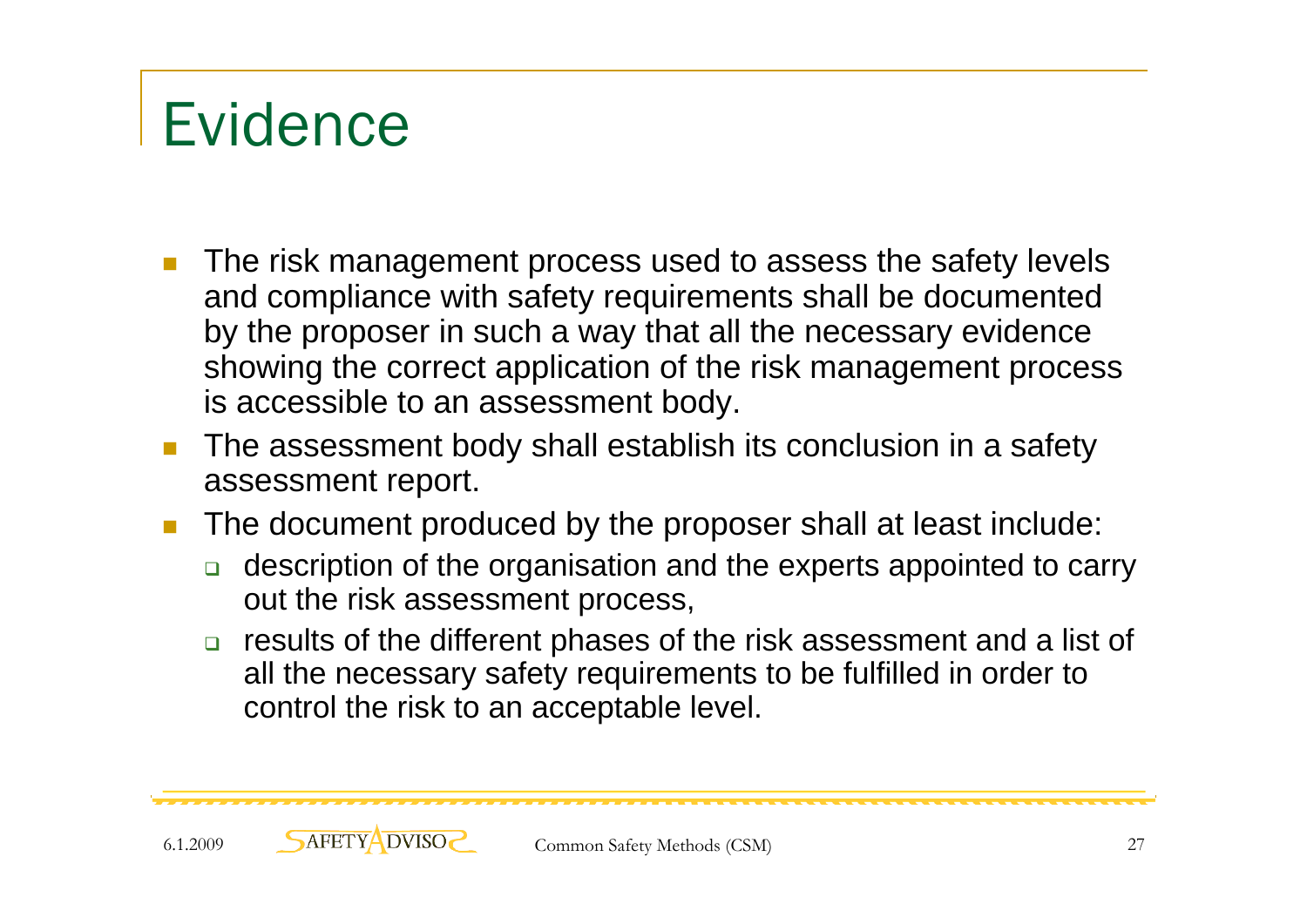## Independent assessment

- $\Box$  An independent assessment of the correct application of the risk management process shall be carried out by an independent body
- $\overline{\mathbb{R}^2}$  The body may be
	- $\Box$ Identified by Community or national legislation
	- $\Box$  Appointed by the proposer
		- ÷, Another organisation
		- T. Independent department
- T Duplication of work between the conformity assessment should be avoided
	- ❏ Conformity assessment by notified body or national body
- $\overline{\phantom{a}}$  The safety authority may act as the assessment body in the case of
	- $\Box$ Vehicle placing in service authorizations
	- $\Box$ Safety certificates of railway undertaking and infrastructure managers
	- $\Box$  Harmonisation of safety certificates or in the case of accident and incident investigation

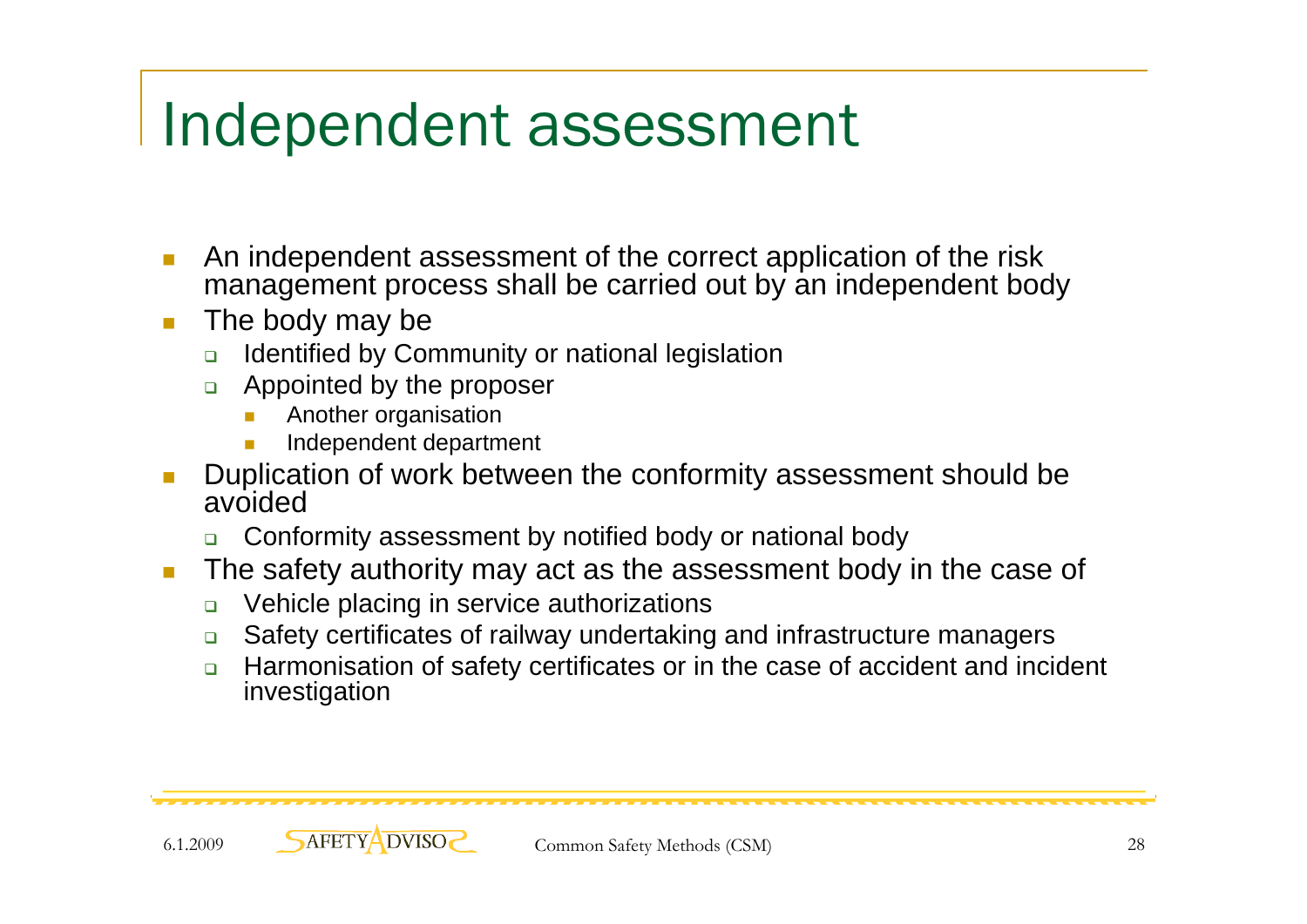## Independent assessment criteria

- $\Box$  The assessment body is not involved in:
	- $\Box$ **Design**
	- $\Box$ **Manufacture**
	- $\Box$ Construction
	- $\Box$ Marketing
	- $\Box$ **Operation**
	- $\Box$ **Maintenance**
- $\mathcal{C}^{\mathcal{A}}$  Professional integrity
	- $\Box$ **Competence**
	- $\Box$ Independence
	- $\Box$ Liability ensured
	- $\Box$ **Confidentiality**

П Possess the means required

- $\Box$ Technical tasks
- $\Box$ Administrative tasks
- $\Box$  Access for required equipment
- П The staff
	- $\Box$  Proper training
		- M **Technical**
		- Vocational
	- $\Box$ Requirements knowledge
	- $\Box$ Reporting skills

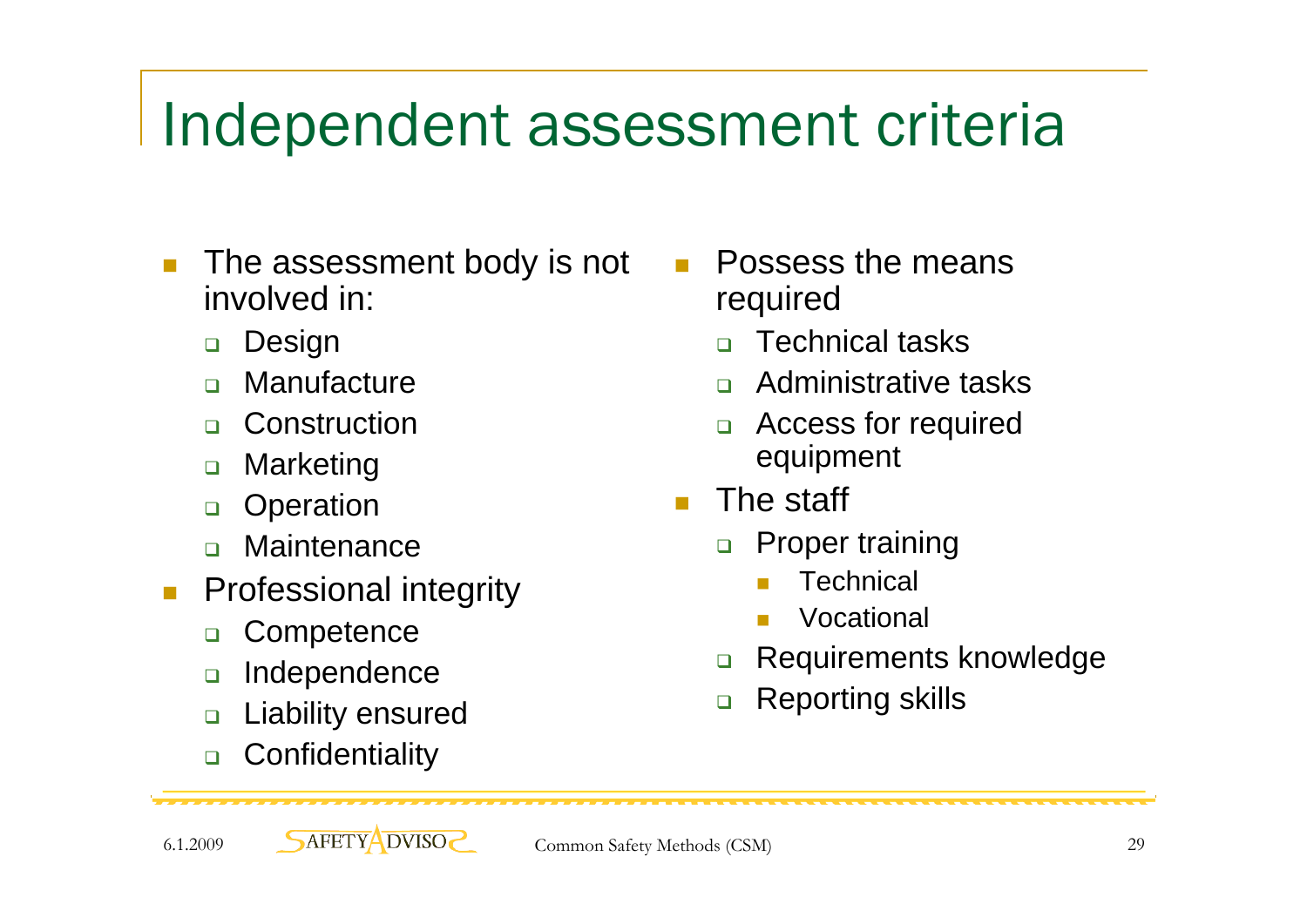## Safety assessment reports

- **The safety assessment body shall provide** the proposer with a safety assessment report.
- **The report shall be taken into account** 
	- □ by the national safety authority in its decision to authorise the placing in service of subsystems and vehicles
	- □ by the notified body in the charge of delivering the conformity certificate
	- □ by the contracting entity in charge of drawing up the EC declaration of verification